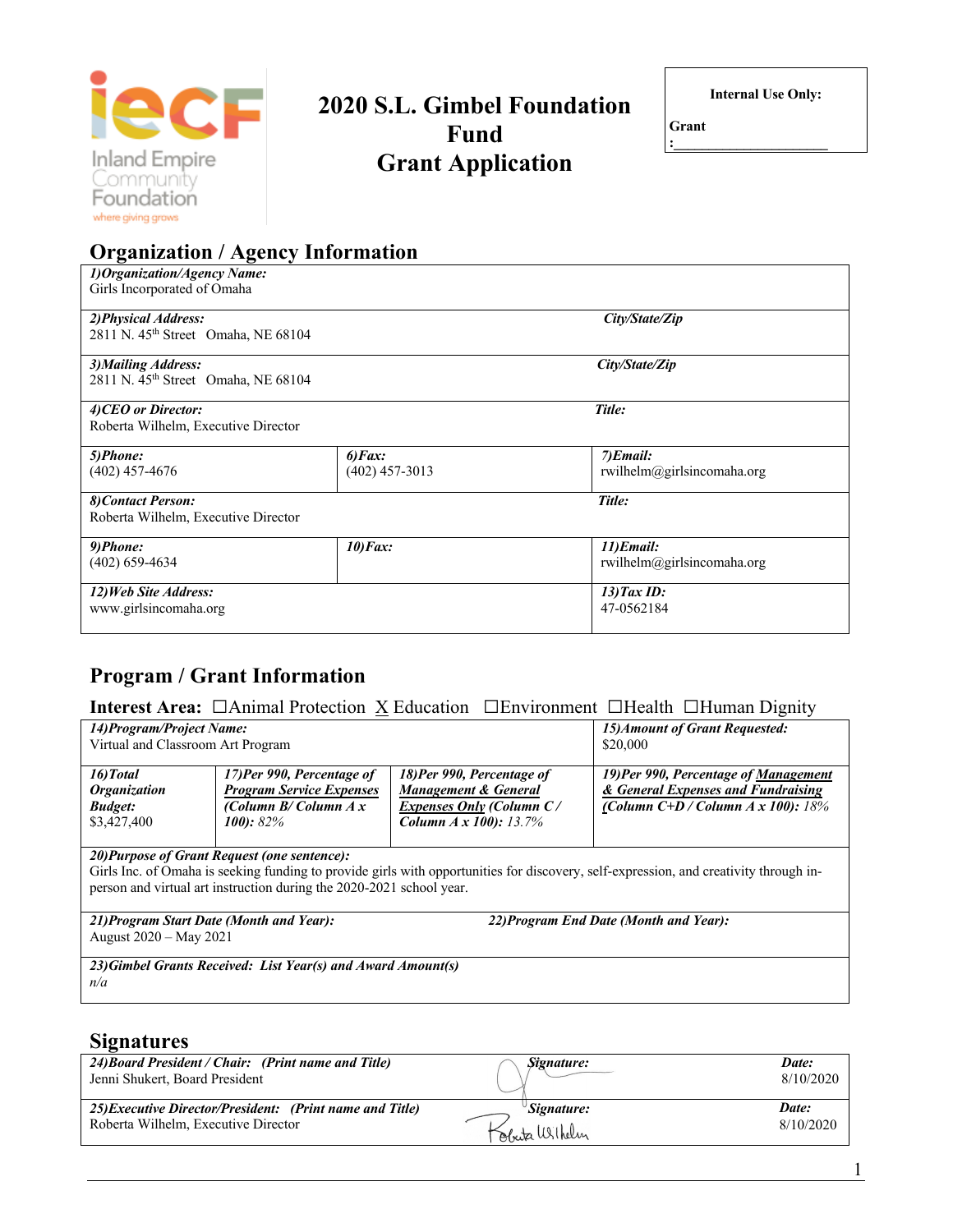# **Girls Inc. of Omaha Grant Application Narrative**

2020 S.L. Gimbel Foundation

# **Organization Background**

# **What are the history, mission and/or purpose of your organization?**

Girls Incorporated of Omaha's mission is to inspire girls to be strong, smart, and bold. Girls Inc. programs cultivate learning and skill development in the areas of academic support and enrichment, career and life planning, self-reliance and life skills, health and wellness, leadership and community action, and culture and heritage. The Girls Inc. team develops curriculum and activities that are intrinsically appealing to girls and engender interest and enthusiasm. Athletic and enrichment activities complement academic offerings, while also helping girls stay healthy and develop teamwork skills.

# **How long has the organization been providing programs and services to the community?**

Girls Inc. of Omaha opened its first center in 1975, and currently operates two locations in North and South Omaha. It provides after-school and summer programming for girls ages 5 to 18, serving almost 1,200 girls in the centers and another 2,300 through outreach in 2019.

#### **What are some of your past organizational accomplishments?**

A renovation and expansion of the North Omaha Center was completed in May 2016 and includes a health clinic staffed in collaboration with UNMC, an instructional kitchen, a new gym with a walking track, a fitness facility, a yoga room, and a media lab. In 2019, Girls Inc. opened a third facility in Omaha, Protégé House, which serves as a transitional living space for young women aging out of foster care.

Our greatest accomplishments are those of our alums. Most recently we received news that one of our alums received her master's degree and is going forward with study towards a PhD. Another alum just received her nursing degree. We are more than proud of the teachers, pharmacists, nurses, media consultants, political advocates, architects, and more that have had the Girls Inc. experience and are now self-sufficient, confident women who are contributing members to their communities and our democracy.

# **What are your key programs and activities?**

**STRONG (Health & Nutrition):** Girls Inc. provides programs and opportunities through: reproductive health and healthy relationships classes; sports leagues such as volleyball, basketball, flag football, and soccer; twice weekly yoga and mindfulness classes; fitness clubs; healthy cooking; gardening; mental health supports such as counseling by three of our on-staff counselors; access to health services at our on-site clinic; and health careers education.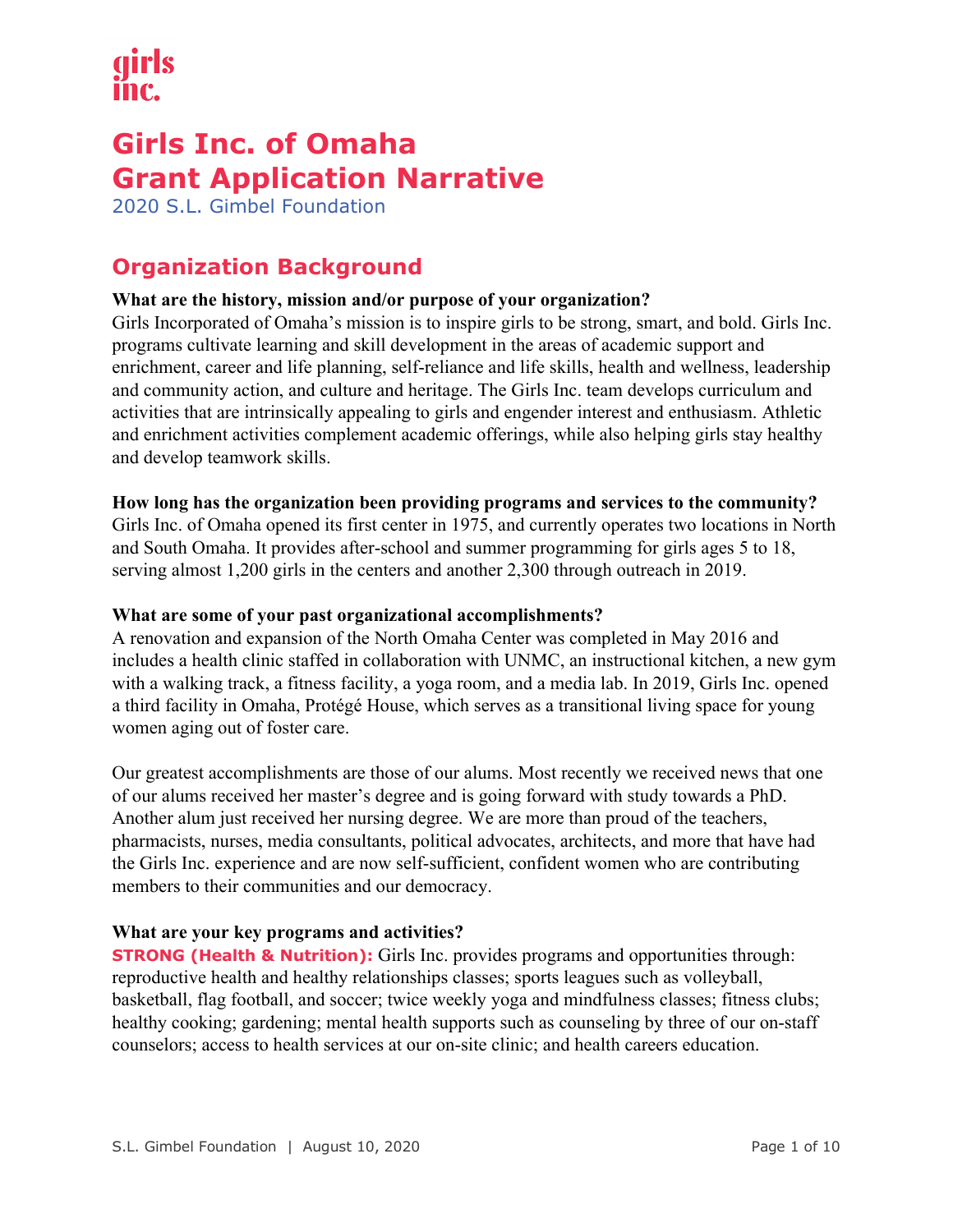# IIITC.

**SMART (Academics):** Girls Inc. offers many academic opportunities to help our girls be successful at school such as: GIRLStart literacy program for girls in grades K-3<sup>rd</sup>; Eureka! STEM career and college prep classes in collaboration with the University of Nebraska at Omaha for girls in grades 8-12; homework help with staff and volunteers; art; women's studies; media literacy; computer lab access; engineering, coding, and robotics programming; and Operation SMART (Science, Math, & Relevant Technology) STEM program in collaboration with College of St. Mary. Increasing the number of girls, particularly girls of color, who are introduced to STEM-related careers and encouraged to pursue STEM-related extracurricular activities is an important part of the Girls Inc. Experience.

**BOLD (Advocacy, Life Skills & Independent Living):** Girls Inc. helps our girls to find their voices, to be their own best advocates, and to better under civic leadership and their role in shaping the future world they will grow up in. It also represents independent living skills taught to our girls at Protégé House, mentoring with the over 160 mentor/mentee matches in our Pathfinders Mentoring program, Success Prep employment program, Girls Inc. offers financial literacy programs; media literacy; and other life skills to help girls prepare for success.

# **E) Describe the communities you serve. Include populations, geographic locations served, and relevant statistics.**

Girls Inc. of Omaha provides after-school and summer programming for girls ages 5 to 18, serving almost 1,200 girls in the centers and another 2,300 through outreach in 2019. Our two centers are located in neighborhoods with among the highest poverty rates in the city.

The vast majority of the girls we serve come from single-parent households, families with limited financial resources, or multiple social-emotional stress factors. Among the girls served through our centers in North and South Omaha:

93% identify with communities of color. 87% qualify for the federal school lunch program. 57% live in single-parent households. 50% of the teenage girls live in foster care.

# **Project Information**

# Statement of Need

**1. Specify the community need(s) you want to address and are seeking funds for.** 

Amid the COVID-19 pandemic, creating human connections – even as we remain physically distant – has become more important than ever. The girls at Girls Inc. need to develop healthy relationships with adult mentors, and they need to stay connected with friends. Many of the girls we serve were struggling with anxiety, depression, or emotional trauma even before the pandemic. Some of this stress is a normal part of growing up, but for many – girls from lowincome families, who've been separated from their families, or who've experienced trafficking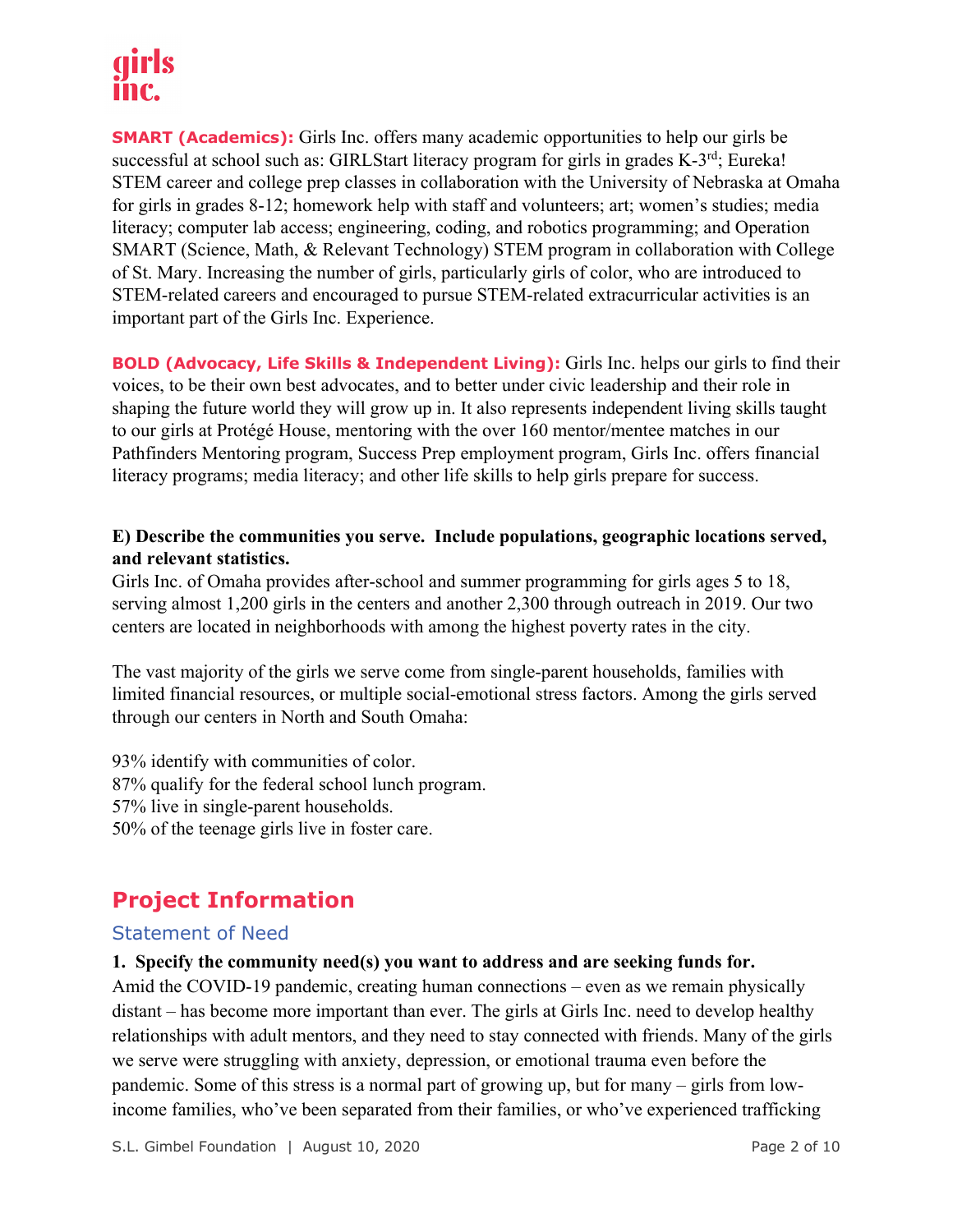# INC.

or abuse – stress becomes toxic and leads to lifelong health consequences. By trapping girls at home, cutting them off from their mentors and friends, COVID-19 is bringing toxic stress to the lives of almost all girls.

Research has shown that a substantial increase in arts educational experiences leads to significant improvements in students' academic, social, and emotional outcomes, school engagement, college aspirations, and critical thinking (www.brookings.edu/blog/brown-centerchalkboard/2019/02/12/new-evidence-of-the-benefits-of-arts-education/). However, with school district funding stretched thin and a heavy emphasis on meeting standardized testing requirements, art programs are often the first to be cut. The programs provided by Girls Inc. help to fulfill girls' need for creativity, experimentation and expression through the arts.

Since the early closure of Omaha schools in mid-March, art has emerged as the most popular virtual activity at Girls Inc. Girls have been able to escape into drawing, painting, pastels, calligraphy, and more. Art has become a medium through which girls can express themselves while interacting with one another and their mentors, even if video conferencing is the only option. Meanwhile, parents appreciate that their girls have a safe, enriching, and trusted online experience that is dependably scheduled every week.

# Project Description

# **1. Describe your project. How does your project meet the community need?**

Girls Inc. of Omaha is seeking funding to support the purchase of art supplies and other direct costs associated with arts instruction in the 2020-2021 school year. Because of the pandemic, altered school schedules, and uncertainty about the school schedule this fall and in the spring semester, we are prepared to implement both in-person and virtual art classes.

In-Person Art Classes: Classes and workshops will be delivered at Girls Inc.'s two after-school centers in North and South Omaha. We will follow health and safety protocols that align with those implemented by the schools. This means we will need enough supplies, such as scissors, pastels, paint brushes, and more, so that girls do not have to share anything; every girl will need her own items. We also may need to hold more classes and place fewer girls in each session to increase physical distancing. Art programs are, by their very nature, high touch. Media like clay, papier mache, collage, textile art, painting, pastels, crayons, colored pencils – require more managing during an active pandemic.

Virtual Art Classes: So far during the pandemic, Girls Inc. has delivered art kits to girls' homes in advance of each scheduled online lesson. Weekly thereafter, we have delivered additional specialty materials required for the next week's lesson. We disseminate a weekly schedule of virtual activities, including art classes, every Monday morning. Separate schedules for grades K-3, 4-7, and teens list multiple age-appropriate activities throughout the week. This allows families to schedule around other commitments and to share technology among siblings as needed. For families without technology at home, Girls Inc. has acquired 100 Chromebook computers that can be borrowed.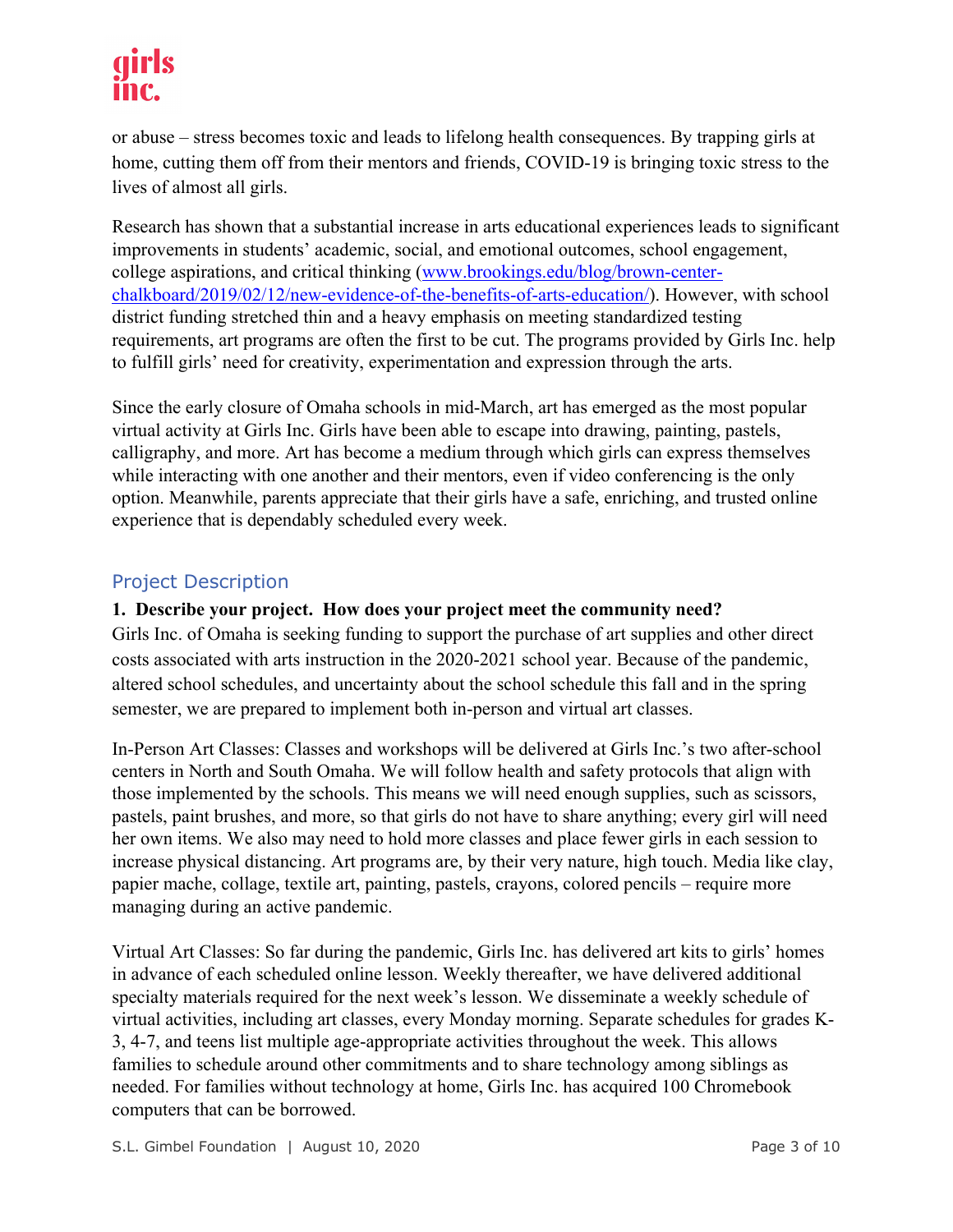# **2. What is unique and innovative about this project?**

Girls Inc.'s art programs provide a creative outlet for individual expression in a group setting that helps them learn to appreciate and encourage others. The flexibility of our programs and the capability to offer them both in person and virtually allows us to continue serving girls even during the pandemic. Girls will discover new forms of self-expression, learn new technical skills in the arts, and grow their vocabulary through multiple artistic media. The arts will also reinforce STEM concepts from their school-based curriculum.

Additionally, Girls Inc. places a heavy emphasis on "girl voice" as part of the art experience: using art to explore self and community, and to celebrate culture. Both gender and race, two topics that many classes want to avoid, are front and center at Girls Inc. Teaching girls to advocate for themselves and others is woven throughout the Girls Inc. curricula, including art.

Girls Inc. is proud to have built strong relationships within the community, and we plan to leverage those connections to bring in new artists to work with the girls, teaching them about many different kinds of art and expression. Interacting with professional artists and instructors will allow the girls to envision and explore future careers in the arts, or to see how an understanding and appreciation of art, imagination, and creativity can benefit them in any career path.

# Project Goal, Objectives, Activities and Expected Outcomes

#### **GOAL**

All participating girls will view art a source of joy and connect the practice of art-making and visual communication to their own cultures: to themselves, their lives, and their communities.

#### **OBJECTIVE**

Provide 400 girls with ten or more group art classes throughout the 2020-2021school year.

#### **ACTIVITIES**

- 1. Provide 2 or more art classes each week for girls, separated by age group.
- 2. Discuss girls' projects/creations with them, allowing them to reflect and to share their thought process and experience.
- 3. Help girls to translate lessons learned through participation in the arts into other areas of their lives, such as relationships and academics.
- 4. Provide opportunities for girls to share their work and amplify their voices.

#### **OUTCOME**

We expect that at least 400 girls will participate in ten or more group art classes during the 2020-2021 school year, whether in-person or virtual, learning to express themselves creatively, problem solve, improve art-making skills, and feel a sense of pride in creation.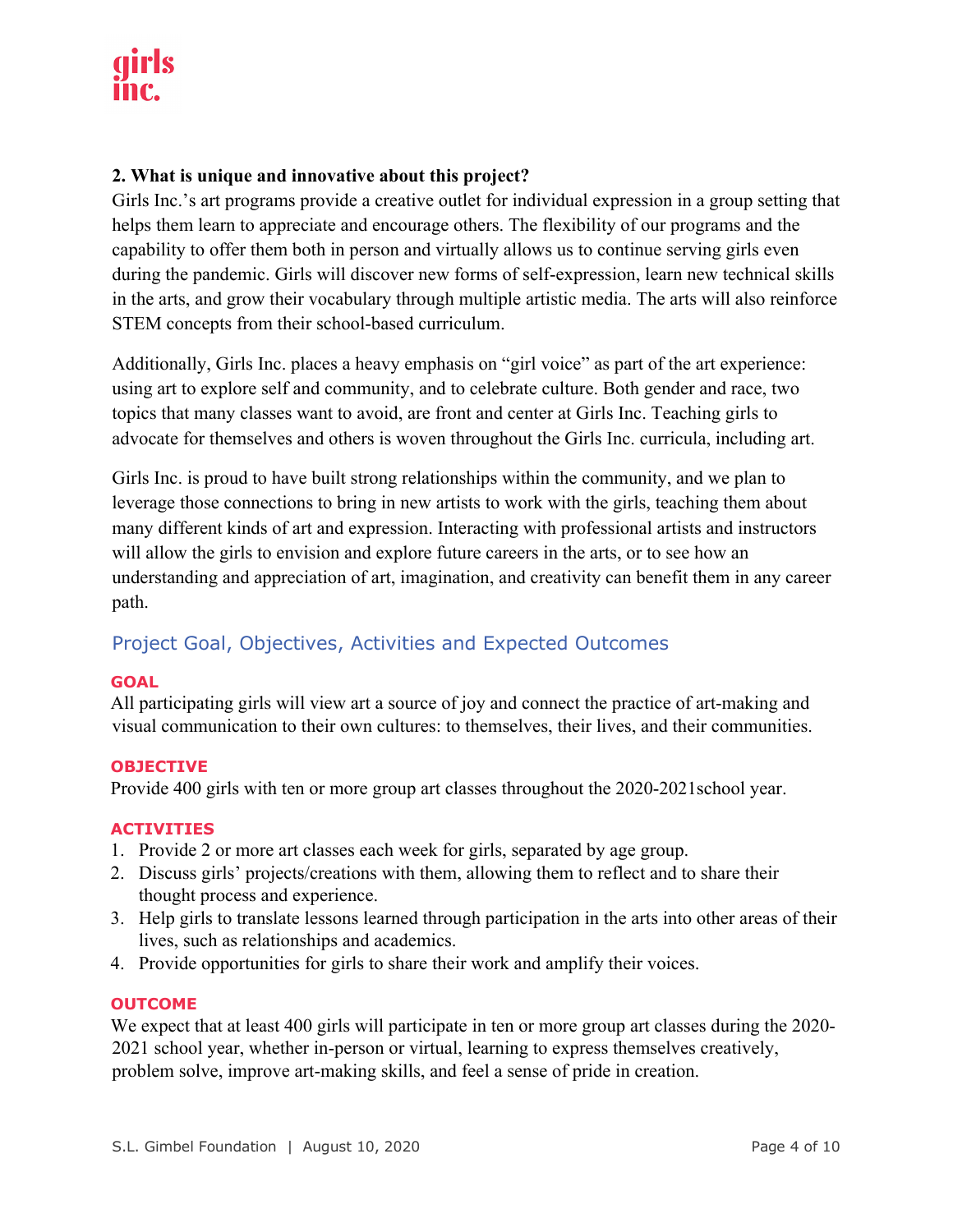#### **EVALUATION**

Girls Inc. uses attendance records to track the number of girls participating in each program in the center, and tracks the number of participants on each virtual session. Virtually, chat functions can be an indicator of intellectual curiosity and class engagement that is noted via observation in face-to-face teaching.

Following guidance from the National Endowment for the Arts, Girls Inc.'s arts instructors and facilitators observe the girls' behaviors to measure their level of engagement and fulfillment in each class. Using a five-point scale, ranging from "not at all" to "frequently and with enthusiasm," they rank the following student behaviors:

- -- Uses vocabulary specific to the medium and style of work.
- -- Concentrates on technique.
- -- Engages with teacher or artist.
- -- Holds work close to body.
- -- Shares work with peers.
- -- Shares work with parents.
- -- Allows work to be shared on social media.

Each girl's final portfolio will demonstrate their accomplishments, improvements, and their persistence in advancing through a series of lessons and challenges.

In addition, the art classes reinforce other outcomes sought by Girls Inc., including improved social-emotional skills and better engagement in school. We collect and analyze girls' report cards to measure their academic progress, whether they are attending school regularly, and their progress toward on-time graduation.

# Timeline

**Provide a timeline for implementing the project. State the start date and ending date of the project, include timeframes for specific activities, as appropriate. The start date and end date should be the same dates on the cover page.**

This project will take place during the 2020-2021 school year, from August 2020 – May 2021. As of the time of this application's submission, Girls Inc. plans to open the north Omaha facility to a limited number of girls in September. However, we understand the need for flexibility during the COVID-19 pandemic, and we have plans in place to revert back to virtual programming at any time to adhere to public health guidelines.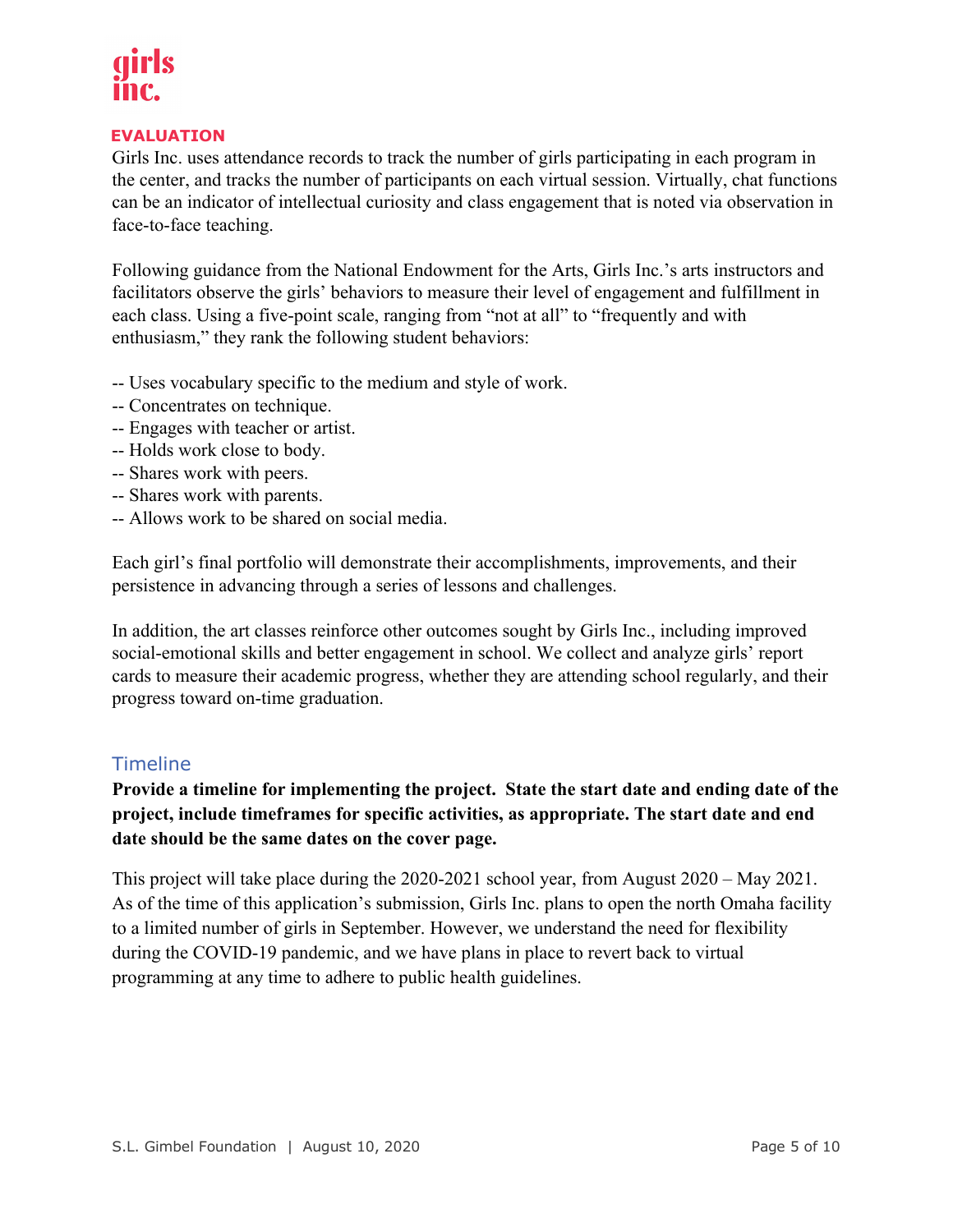

# Target Population

# **1. Who will this grant serve?**

The vast majority of Girls Inc. girls come from single-parent households, families with limited financial resources, or multiple social-emotional stress factors. For example, among the girls we serve through Girls Inc.'s after-school centers in North and South Omaha:

87% qualify for the federal school lunch program. 57% live in single-parent households. 50% of the teenage girls live in foster care. 15% of all the girls are in the foster care system. 93% of the girls identify with communities of color.

**2. How many people will be impacted? Provide a breakdown: Number of Children, Youth, Adults, Seniors, Animals.**

All 1,100 girls who come to Girls Inc.'s after-school centers in North and South Omaha will participate in at least some art classes. We estimate that at least 400 girls, ages 5-18, will attend 10 or more individual classes throughout the 2020-2021 school year.

# Projects in the Community

**1. How does this project relate to other existing projects in the community?** 

With all of the social unrest due to recent civil rights protests and COVID-19, our peer youth-serving agencies are also recognizing art as both a balm for anxieties and a tool for expression during hard times. As the girls choose the content of their work and some of the areas they would like to explore with specific media, we will connect with other projects in the community. Our program model relies heavily upon program partners and collaboration. In addition to the actual art-making, all curriculum areas, including art, support showing girls possible future careers. Art museums, for example, have curators, artists, administrators, marketers, special event managers, fund-raisers, art educators, and facility people who teach about the special needs of art including light, humidity, and security.

# **2. Who are your community partners (if any)?**

When we are programming face-to-face, we are able to partner with many community agencies to bring the art experience and/or art-making to the girls we serve. Traditional partners include the Joslyn Art Museum, El Museo Latino, The Union for Contemporary Art, Kaneko, and the Bemis Center for Contemporary Arts. We plan to work with as many of them as possible, face-to-face and/or virtually. As we plan to open our center to girls after Labor Day, we know we will not be able to bring in program partners as we have in the past. We are able to bring them into our classrooms virtually for instruction and expertise within certain genres, styles, or historical periods of art.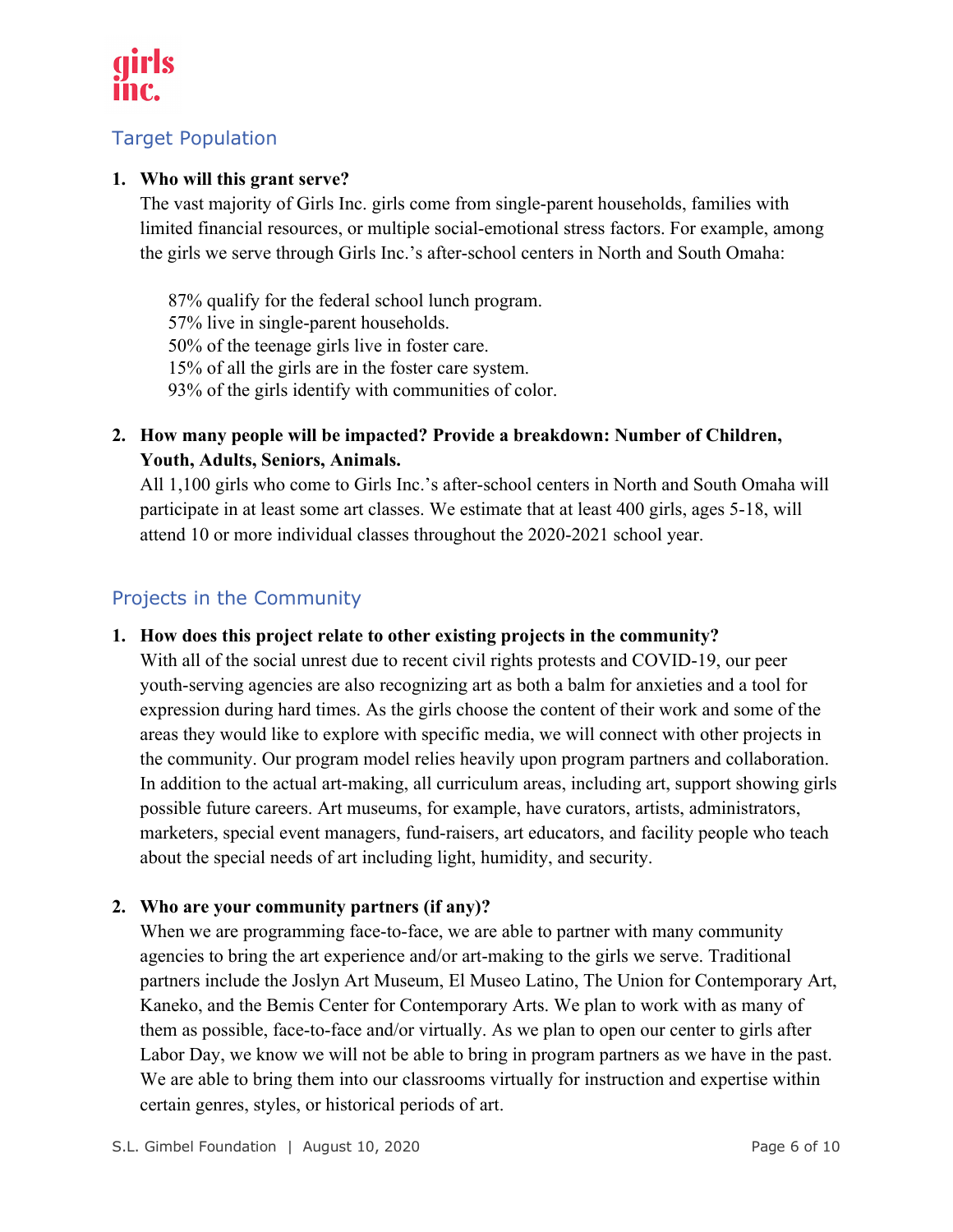When we are programming virtually, we are also able to partner with other Girls Inc. affiliates and regional and national partners for art exploration and instruction. This is a new endeavor for us but we are excited about the possibilities of broadening the scope and impact of our programming using virtual teaching platforms, as well as utilizing the talents of those we might not normally be able to access due to distance/travel constraints.

**3. Who else in the community is providing this service or has a similar project?** Other youth-serving agencies do provide some art programming in the out-of-school time realm. Girls Inc. has a more robust supply delivery infrastructure and has more of an emphasis on exploring race, gender, and culture. Girls do receive art education in school but it has, over the past decades, been reduced. With COVID scheduling, art programming will be further reduced in the coming months/school year.

#### **4. How are you utilizing volunteers?**

In our normal programming, volunteers are a very large component of program prep, especially in supply-heavy arts programming, and day-of assistance. Due to COVID, volunteers will not be used in the classroom for any face-to-face support. For virtual programming, volunteers can assist with one-on-one tutoring and help with individual attention to complete projects or for a deeper conceptual understanding of art project components such as line, dimension, light, shadow, perspective, etc. One-on-one volunteer mentors will continue to support mentees virtually and/or through socially-distanced activities such as a walk in a local park or sitting in a back yard for a catch-up conversation.

# Use of Grant Funds

# **How will you use the grant funds? This answer should align with the specific activities previously outlined in C) Project Goal, Objectives, Activities and Expected Outcomes**

Grant funds will be used to purchase enough art supplies to ensure that girls each have their own items, so we can reduce the transmission of germs caused by sharing supplies. If programming is virtual, materials will be delivered to each girl's home. Funding will also support salaries & fees for teachers, facilitators, guest instructors, and transportation to art galleries, museums, and art studios.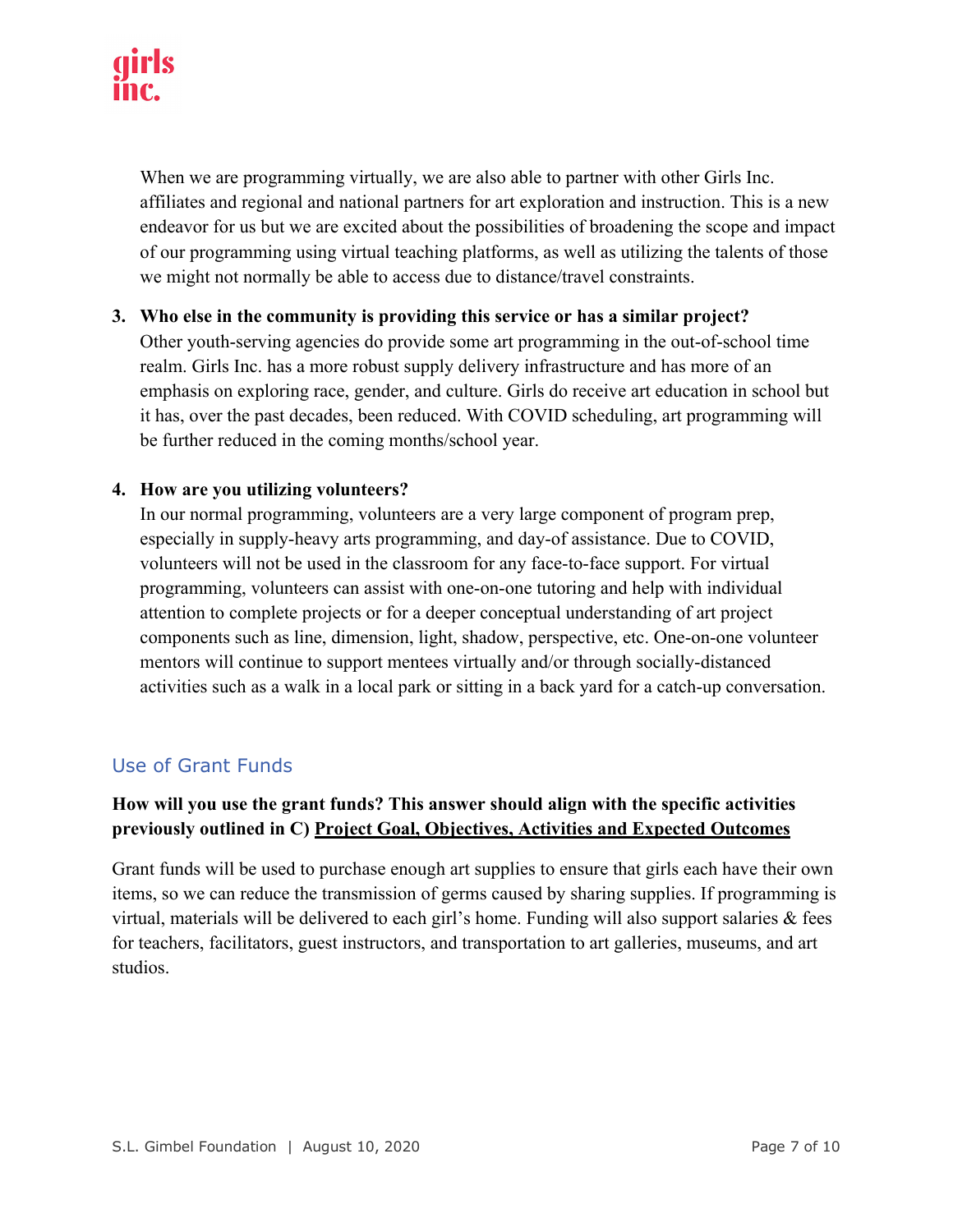# **Project Future**

# **Sustainability**

# **Explain how you will support this project after the grant performance period. Include plans for fundraising or increasing financial support designated for the project.**

Girls Inc. has a diverse base of funding support, including individual donors and foundations. Academics is one of the three pillars of our mission, and the arts are a high priority among the educational services we provide. Our development team continuously seeks out new opportunities for funding to support programs in the arts, and our successful outcomes appeal to donors seeking to invest in the futures of the girls.

The success of this current endeavor – positive experiences and outcomes for girls – helps generate future support. We treat every program as if its existence depends upon the success of what is happening today because, in fact, that tends to be the reality.

We are planning to let the girls exhibit their work in a virtual gallery that will be a new function of our website and promoted on social media/e-mail blasts. Girls can sell their work with a percentage going to the program and a percentage going to the artist.

# **Governance, Executive Leadership and Key Personnel/Staff Qualifications**

# Governance

# **Describe your board of directors and the role it plays in the organization.**

Our board is made up of twenty-three diverse individuals, including two of our parents and an alum. It is mostly women (one man); 50% people of color and 50% white people. We have representation from a variety of corporations, educational institutions, city agencies, etc. We have a couple of attorneys and a several financial/investment folks. We have a woman who is retired faculty at the local university, a Black woman who was in the STEM field and personally advocates for all science, technology, engineering, and math partnerships for us.

The board serves as the "keeper of the mission," ensuring that Girls Inc. operates with integrity, within the bounds of both the law and ethics, and provides fiduciary oversight and stewardship for donors, stakeholders, and legal entities such as the IRS. They are a policy-making and review board but will roll their sleeves up for fund-raising activities and they do some hands-on volunteering with the girls, such as assisting girls with proofing scholarship essays. In addition to fund-raising, they engage in advocacy efforts and strategic planning.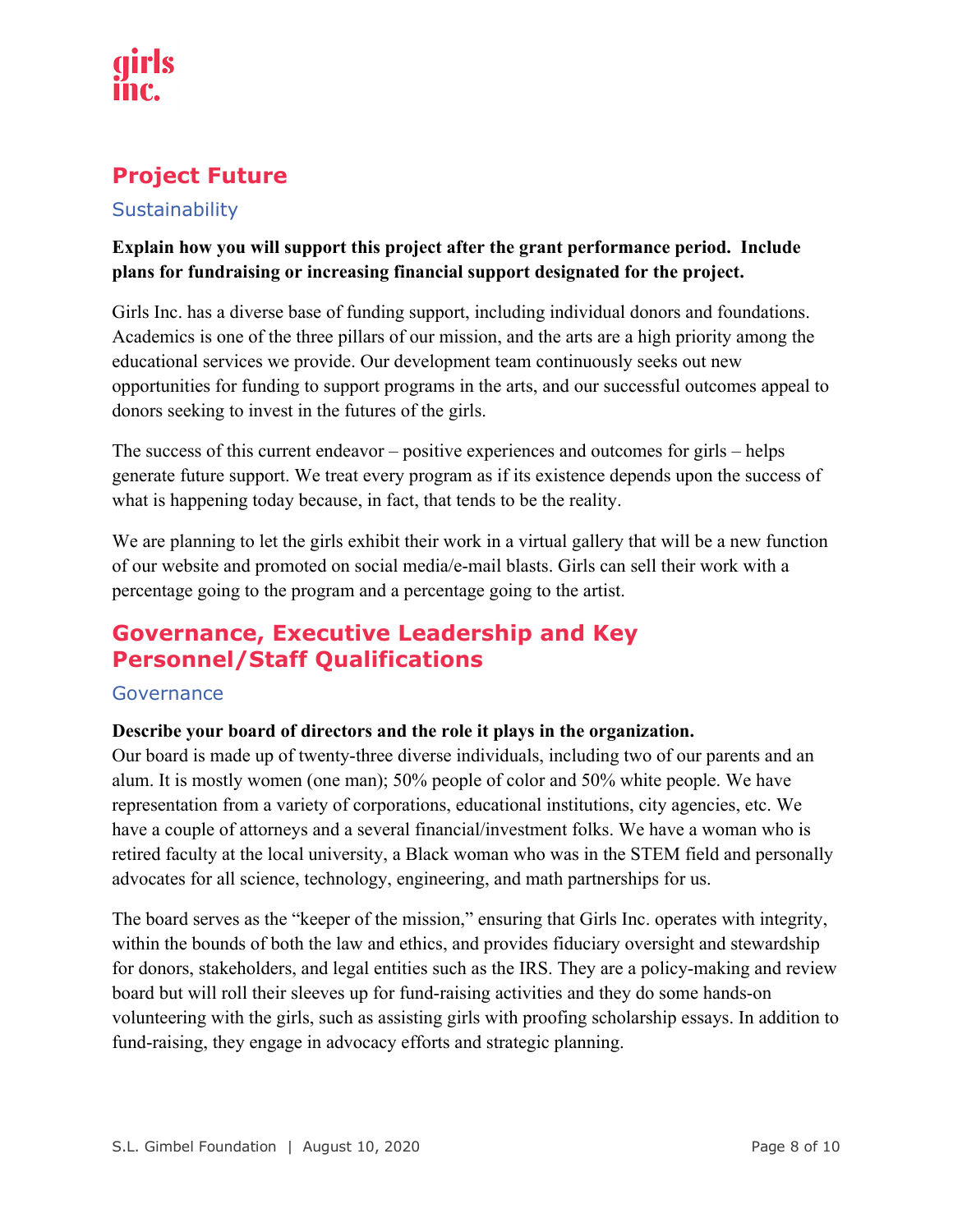# **What committees exist within your board of directors?**

Executive, Board Development, Fund Development, Scholarship, Site (we have four facilities), Finance, Planning, and Equity, Diversity, & Inclusion.

# **How does the board of directors make decisions?**

Depending upon the decision, the board gathers and shares information before a meeting with an emphasis on data, both qualitative and quantitative. If there is a decision that is committee specific, the committee will go through a discovery process and then share the information and findings with the full board, making a recommendation for action/approval. If it is a broader decision, the executive committee might do some of the preliminary information gathering. Depending upon the decision, they will usually ask, "Who isn't at this table who should be a part of this decision-making process?" That might be girls, or parents, or teachers, the local Health Department, or Girls Inc. national. The board has used data that is easily accessible from websites or our own internal database but it has also executed surveys and focus groups before making a decision. Most recommendations bring the group to consensus, but that is not always the case. Dissenting voices are respected.

# Management

# **Describe the qualifications of key personnel/staff responsible for the project.**

**Ms. Roberta Wilhelm**, Executive Director, has been in her position for seventeen years. She has a master's degree in acting and directing. Prior to her work with Girls Inc. she was the Executive Director of The Rose Theater, where she worked for twenty years. She has a love of arts and arts education that has made her a special champion of arts programming for the girls.

**Ms. Emily Mwaja** is the Director of Programs at Girls Inc. She has been with Girls Inc. since 2003 and has held her current position since 2005. She has seen girls grow from kindergarten to college juniors. She knows the girls and their families. She knows the community partners. She is well respected in the community.

At Girls Inc., she has established program partnerships with major cultural, educational, and recreational institutions in Omaha such as The Rose Theater, the Omaha Symphony, College of Saint Mary, University of Nebraska Omaha, Film Streams, Creighton University, University of Nebraska Medical Center, Girls Rock, African Culture Connection, Outward Bound, BUMP (Bike Union Mentoring Project), The Union for Contemporary Arts and more.

Ms. Emily is also a physical fitness devotee and holds the world championship record for deadlifting in her weight class and several records for the states of Iowa and Nebraska.

Born in Kenya, Emily grew up in Champagne, Illinois and attended high school in West Lafayette Indiana. She received her Bachelor of Science degree from Bellevue University in 2003.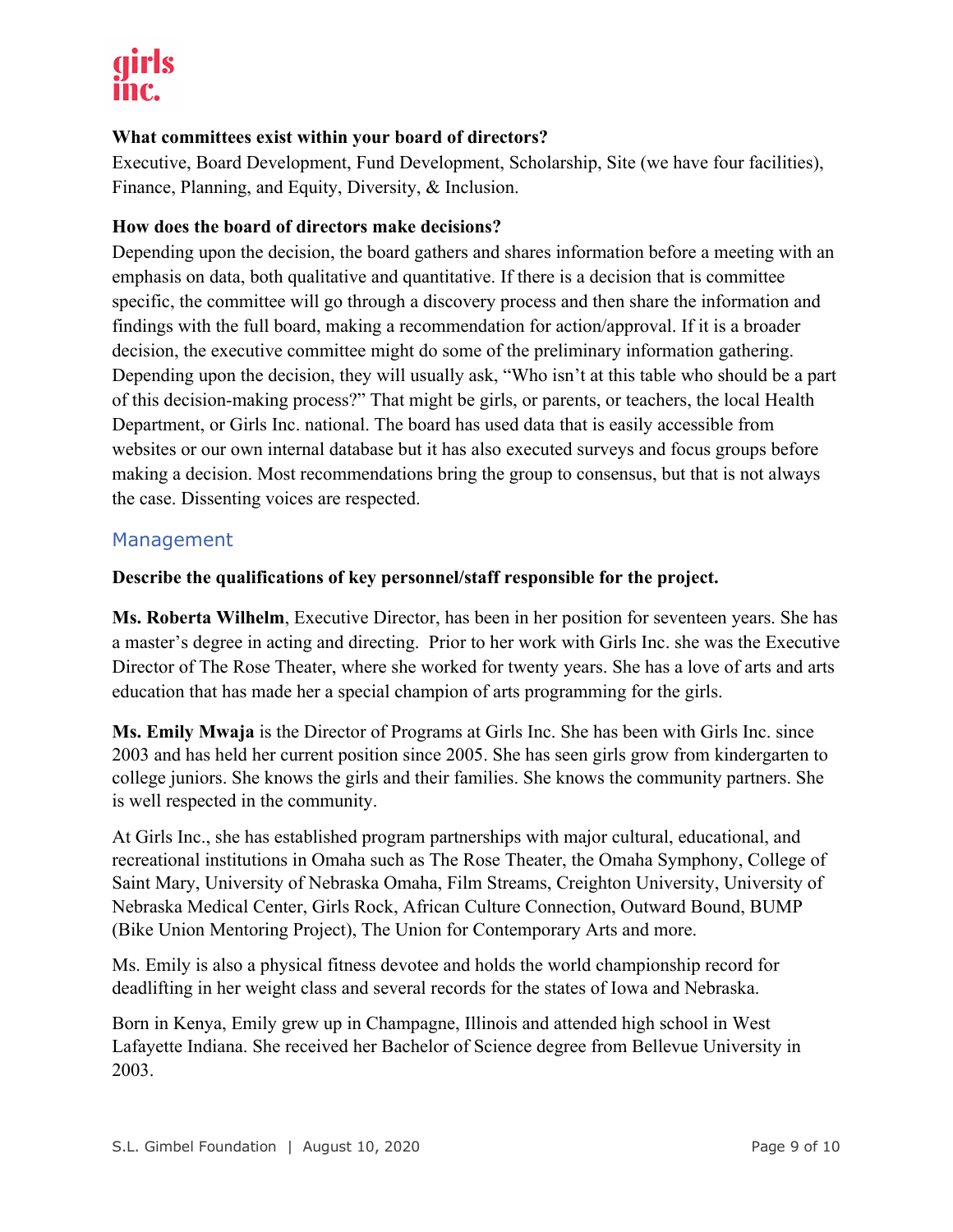# girls inc.

Emily volunteers in the Omaha community with Outward Bound, North Omaha Community Care Council, RESPECT, BUMP (Bike Union Mentoring Project) and African Culture Connection. Emily has also served as a mentor through Big Brothers Big Sisters and through Girls Inc.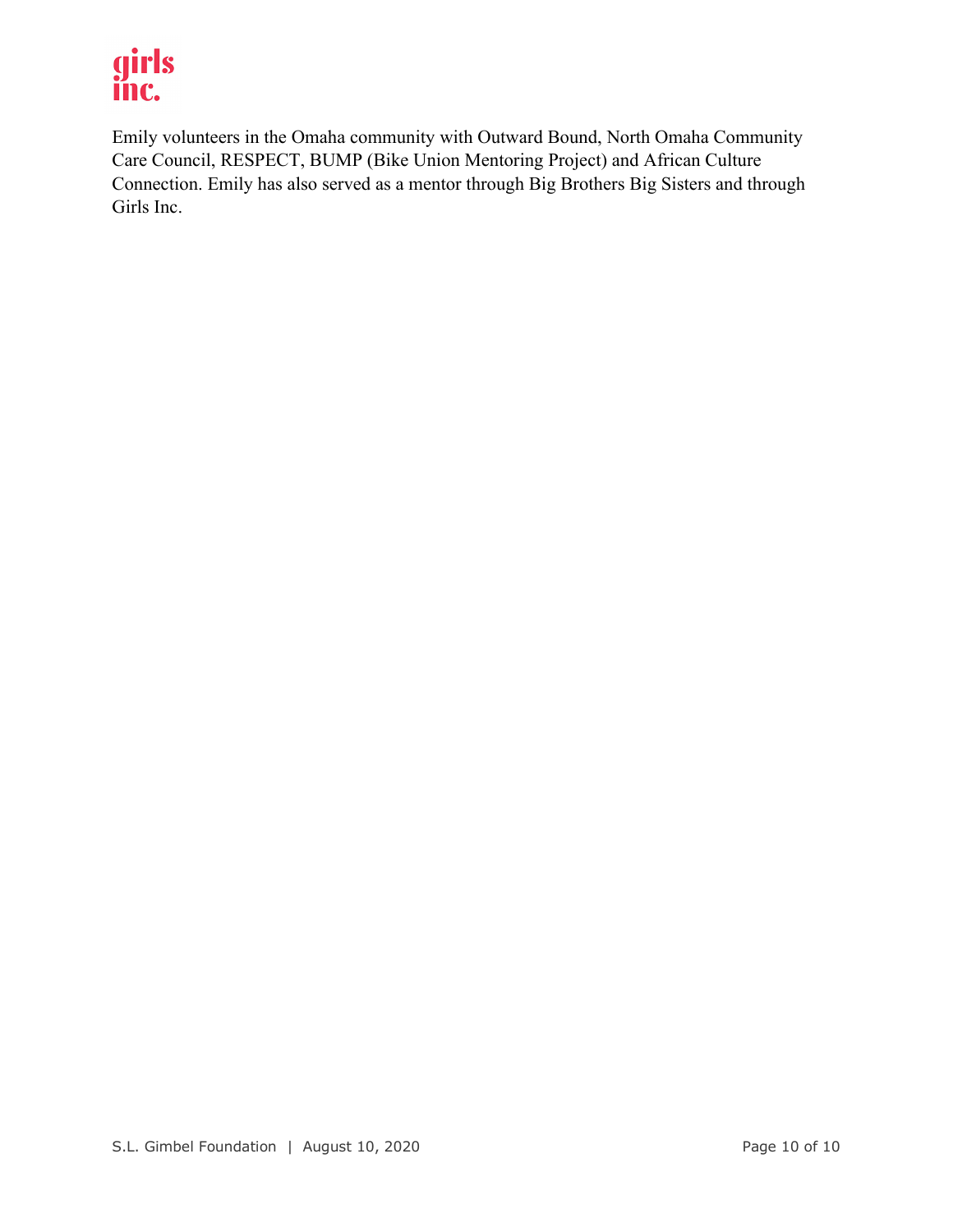- **V. Project Budget and Narrative (Do not delete these instructions on your completed form).**
	- A) **Budget Table**: Provide a detailed line-item budget for your **entire** project by completing the table below. Note that if funded, this is the budget that you will have to refer to in the Evaluation (Final) Report.

 **A breakdown of specific line item requests and attendant costs should include:**

- 1) Line item requests for materials, supplies, equipment and others:
	- a. Identify and list the type of materials, supplies, equipment, etc.
		- **b. Specify the unit cost, number of units, and total cost**
		- c. Use a formula/equation as applicable. (i.e. 40 books  $\omega$  \$100 each = \$4000)
- 2) Line item requests for staff compensation, benefits: **Do not use FTE percentages**.
	- a. Identify the position; for each position request, **specify the hourly rate and the number of hours** (i.e.  $$20/hr \times 20 hours/week \times 20 weeks = $8,000)$ )
	- b. For benefits, provide the formula and calculation (i.e.  $$8,000 \times 25\% = $2,000$ )
- 3) Line items on Salaries/Personnel included in budget (contribution or in-kind) but NOT requested from the Gimbel Foundation must be broken down per number 2) above: Provide rate of pay per hour and number of hours.
- 4) The Gimbel Foundation **does not fund indirect costs.**

| <b>Line Item</b>    | <b>Line Item Explanation</b> | <b>Support</b>   | <b>Support</b> | <b>Requested</b> | <b>Line Item</b> |
|---------------------|------------------------------|------------------|----------------|------------------|------------------|
| <b>Request</b>      |                              | <b>From Your</b> | From           | <b>Amount</b>    | <b>Total of</b>  |
|                     |                              | <b>Agency</b>    | <b>Other</b>   | From             | Project          |
|                     |                              |                  | <b>Funders</b> | <b>Gimbel</b>    |                  |
| Personnel: Art      | Art Lead: \$21.06/hr x       |                  |                | \$2,538          | \$2,538          |
| Lead                | 120.6 hours                  |                  |                |                  |                  |
|                     |                              |                  |                |                  |                  |
|                     | $$13/hr \times 141$ hours    |                  |                | \$1,833          | \$1,833          |
| Personnel:          |                              |                  |                |                  |                  |
| Facilitators        |                              |                  |                |                  |                  |
| Personnel:          | $$15/hr \times 141$ hours    |                  |                | \$2,115          | \$2,115          |
| Drivers             |                              |                  |                |                  |                  |
| <b>Guest Artist</b> | $$34/hr \times 33$ hours     |                  |                | \$1,000          | \$1,000          |
| Instruction:        |                              |                  |                |                  |                  |
| Fees                |                              |                  |                |                  |                  |
| <b>Guest Artist</b> | \$80/hr x 20 hours           |                  | \$1,600        |                  | \$1,600          |
| Instruction: In     |                              |                  | (in kind)      |                  |                  |
| Kind                |                              |                  |                |                  |                  |
| Supplies: Art       | \$25 each x 400              | \$1,500          | \$2,000        | \$6,500          | \$10,000         |
| Kits                |                              |                  | (in kind)      |                  |                  |
| Supplies:           | \$15 each x 400              | \$1,200          |                | \$4,800          | \$6,000          |
| Supplemental        |                              |                  |                |                  |                  |
| Supplies: Bulk      |                              | \$1,986          | \$1,500        | \$1,214          | \$4,700          |
| Items               |                              |                  | (in kind)      |                  |                  |
| <b>TOTALS:</b>      |                              | \$4,686          | \$5,100        | \$20,000         | \$29,786         |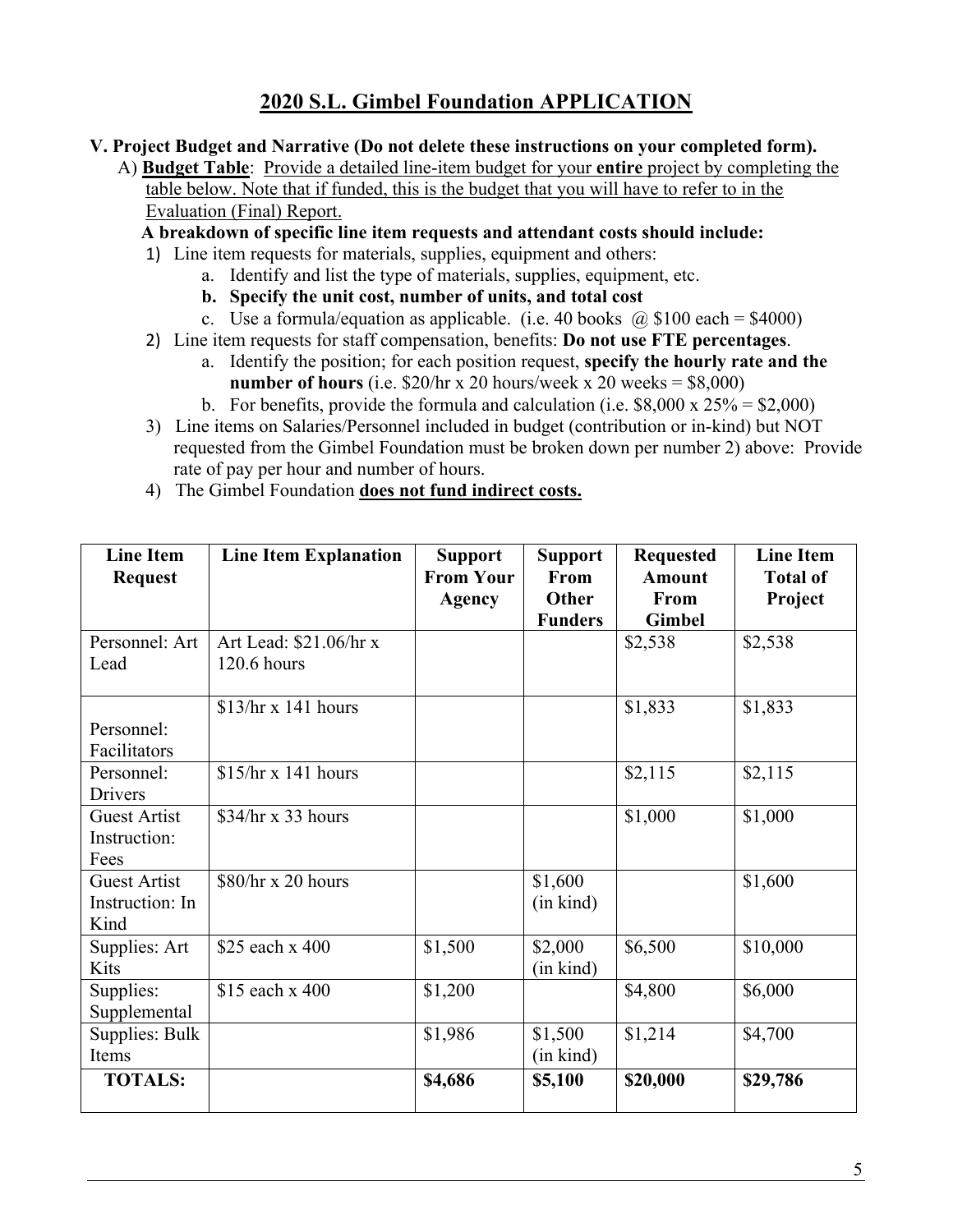- **B**) **Narrative:** The budget narrative is the justification of "how" and/or "why" a line item helps to meet the project deliverables. Provide a description for each line item. Each line item must have a narrative. Explain how the line item relates to the project. If you are requesting funds to pay for staff, list the specific duties of each position. See attached SAMPLE Project Budget and Budget Narrative
- 1. Art Lead: Salary and benefits for Art Lead for 120.5 hours at \$21.06/hour to manage and organize the program
- 2. Facilitators: 141 facilitator hours at \$13/hour to execute the program
- 3. Guest Artist Instruction: Professional artists brought in to teach specialty classes; 33 hours at \$34/hour
- 4. Guest Artist Instruction (In Kind): Professional artists who donate their time and service to teach specialty classes; 20 hours at \$80/hour
- 5. Art Kits: Basic art kit: watercolor, paper, scissors, glue, rulers, crayon, colored pencils; \$25 each for 400 girls
- 6. Supplemental supplies: Specialty art supplies to add to the weekly lesson kits pastels, graphite, charcoal, specialty paper; \$15 each for 400 girls
- 7. Bulk art items: clay & glaze, kiln tools, acrylics, papier mache, recycled items, magazines, stencils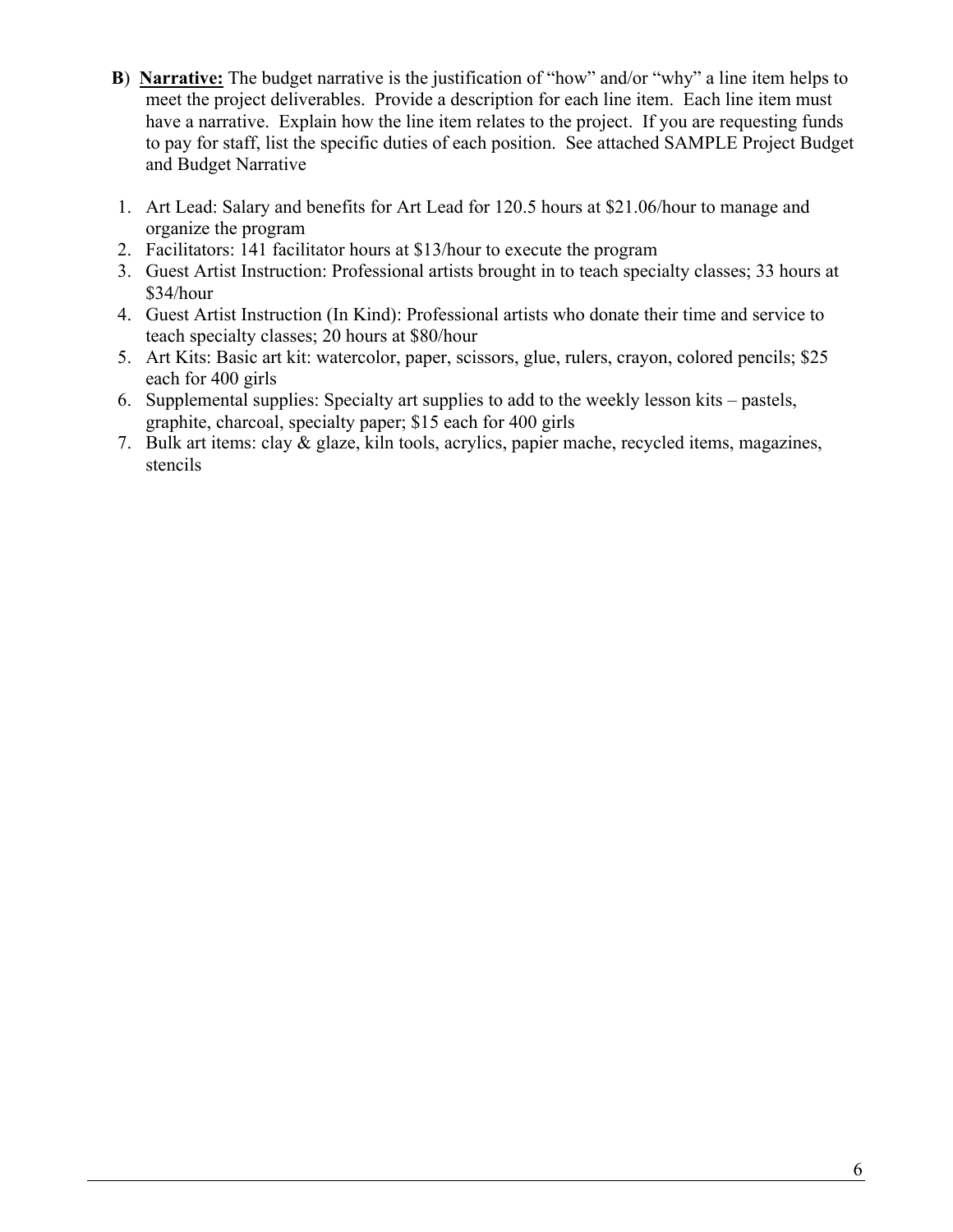**VI. Sources of Funding:** Please list your current sources of funding and amounts.

| Girls Inc. of Omaha's Top 10 Secured Funders 2020          |               |  |  |  |
|------------------------------------------------------------|---------------|--|--|--|
| <b>Name of Funder: Foundation, Corporation, Government</b> | <b>Amount</b> |  |  |  |
| <b>Sherwood Foundation</b>                                 | \$317,254     |  |  |  |
| United Way of the Midlands                                 | \$288,500     |  |  |  |
| <b>Lozier Foundation</b>                                   | \$125,000     |  |  |  |
| William & Ruth Scott Foundation                            | \$100,000     |  |  |  |
| Anonymous (Foundation)                                     | \$100,000     |  |  |  |
| Peter Kiewit Foundation                                    | \$100,000     |  |  |  |
| Daugherty Foundation                                       | \$100,000     |  |  |  |
| <b>Richard Brooke Foundation</b>                           | \$60,000      |  |  |  |
| <b>Weitz Family Foundation</b>                             | \$50,000      |  |  |  |
| <b>Holland Foundation</b>                                  | \$50,000      |  |  |  |

#### *Secured/Awarded*

# *Pending*

| Name of Funder: Foundation, Corporation, Government         | <b>Amount</b> | <b>Decision Date</b> |
|-------------------------------------------------------------|---------------|----------------------|
| Omaha Community Foundation, Jetton Fund: Foundation         | \$7,500       | September 2020       |
| <b>Omaha Community Foundation, Building Healthy Futures</b> | \$75,000      | October 2020         |
| Fund                                                        |               |                      |
| Omaha Community Foundation, Fund for Omaha                  | \$25,000      | October 2020         |
| Mutual of Omaha Foundation                                  | \$35,000      | December 2020        |
| <b>DHHS</b> Stabilization Grant                             | \$12,000      | August 2020          |
| <b>Mammel Foundation</b>                                    | \$10,000      | December 2020        |

**Diversity of Funding Sources:** A financially healthy organization should have a diverse mix of funding sources. Complete those categories that apply to your organization using figures from your most recent fiscal year.

| <b>Funding Source</b>             | Amount      | % of Total | <b>Funding</b> | Amount    | % of Total |
|-----------------------------------|-------------|------------|----------------|-----------|------------|
|                                   |             | Revenue    | <b>Source</b>  |           | Revenue    |
| Contributions                     | \$795,547   | 25%        | Mbrship/Prgm   | \$68,991  | $2\%$      |
| <b>Fundraising/Special Events</b> | \$220,599   | $7\%$      | Misc           | \$25,617  | $1\%$      |
| Corp/Foundation Grants            | \$1,661,783 | 52%        | United Way     | \$402,000 | 13%        |
| <b>Government Grants</b>          |             |            |                |           |            |

**Notes:**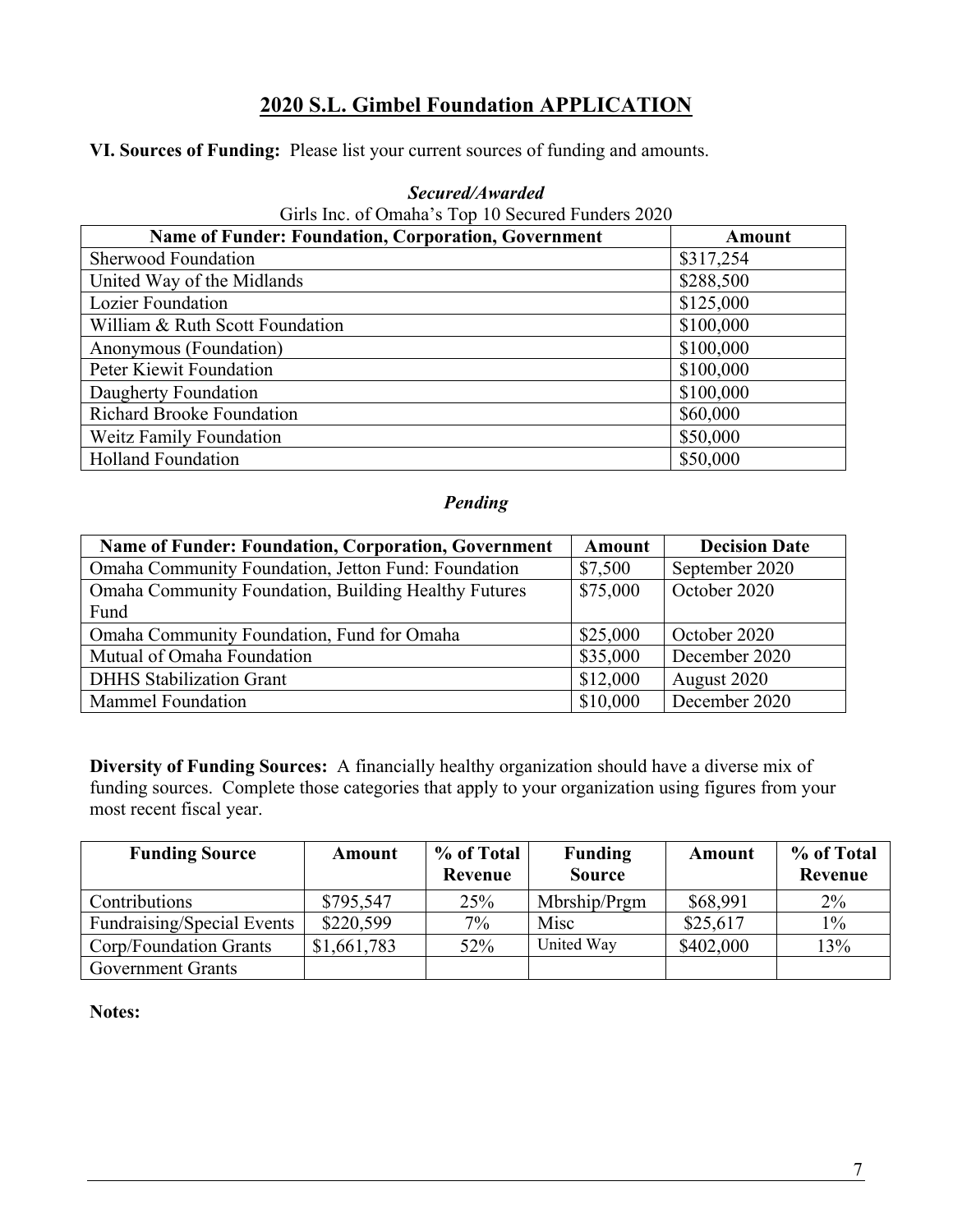# **VII. Financial Analysis**

# **Agency Name:** Girls Incorporated of Omaha

**Most Current Fiscal Year (Dates): From** January 1 **To:** December 31, 2019

This section presents an overview of an applicant organization's financial health and will be reviewed along with the grant proposal. Provide all the information requested on your **entire organization.**  Include any notes that may explain any extraordinary circumstances. Information should be taken from your most recent 990 and audit and should be **no more than two (2) years old**. **Double check your figures**!

# **Form 990, Part IX: Statement of Functional Expenses**

# **1) Transfer the totals for each of the columns, Line 25- Total functional expenses (page 10)**

|                       |                 | $\cdots$         |                             |
|-----------------------|-----------------|------------------|-----------------------------|
| A                     | $\mathbf{B}$    |                  |                             |
| <b>Total Expenses</b> | Program service | Management &     | <b>Fundraising expenses</b> |
|                       | expenses        | general expenses |                             |
| \$3,840,642           | \$3,146,073     | \$525,002        | \$169,567                   |

# **2) Calculate the percentages of Columns B, C, and D, over A (per totals above)**

- Program services  $(B)$  A general rule is that at least 75% of total expenses should be used to support programs
- Management & general administration  $(C) A$  general rule is that no more than 15% of total expenses should be used for management & general expenses
- Fundraising  $(D) A$  general rule is that no more than 10% of total expenses should be used for fundraising

| A                     |                       | $\mathbf{C}$        |                       |
|-----------------------|-----------------------|---------------------|-----------------------|
| <b>Total Expenses</b> | Program service       | Management &        | Fundraising expenses  |
|                       | expenses              | general expenses    |                       |
|                       | Columns $B / A x 100$ | Columns C / A x 100 | Columns $D / A x 100$ |
| Must equal $100\%$    | 82%                   | $3.6\%$             | 4.4%                  |

#### **3) Calculate the difference between your CURRENT year budget for management & general expenses and your previous management & general expenses per your 990 (Column C)**

| Percentage of Organization's  | Column C, Management & general | <b>Differential</b> |
|-------------------------------|--------------------------------|---------------------|
| Current Total Budget used for | expenses per 990 above         | $1.4\%$             |
| Administration                | 13.6%                          |                     |
| 15%                           |                                |                     |

If the differential is above (**+**) or below (**-**) **10%**, provide an explanation: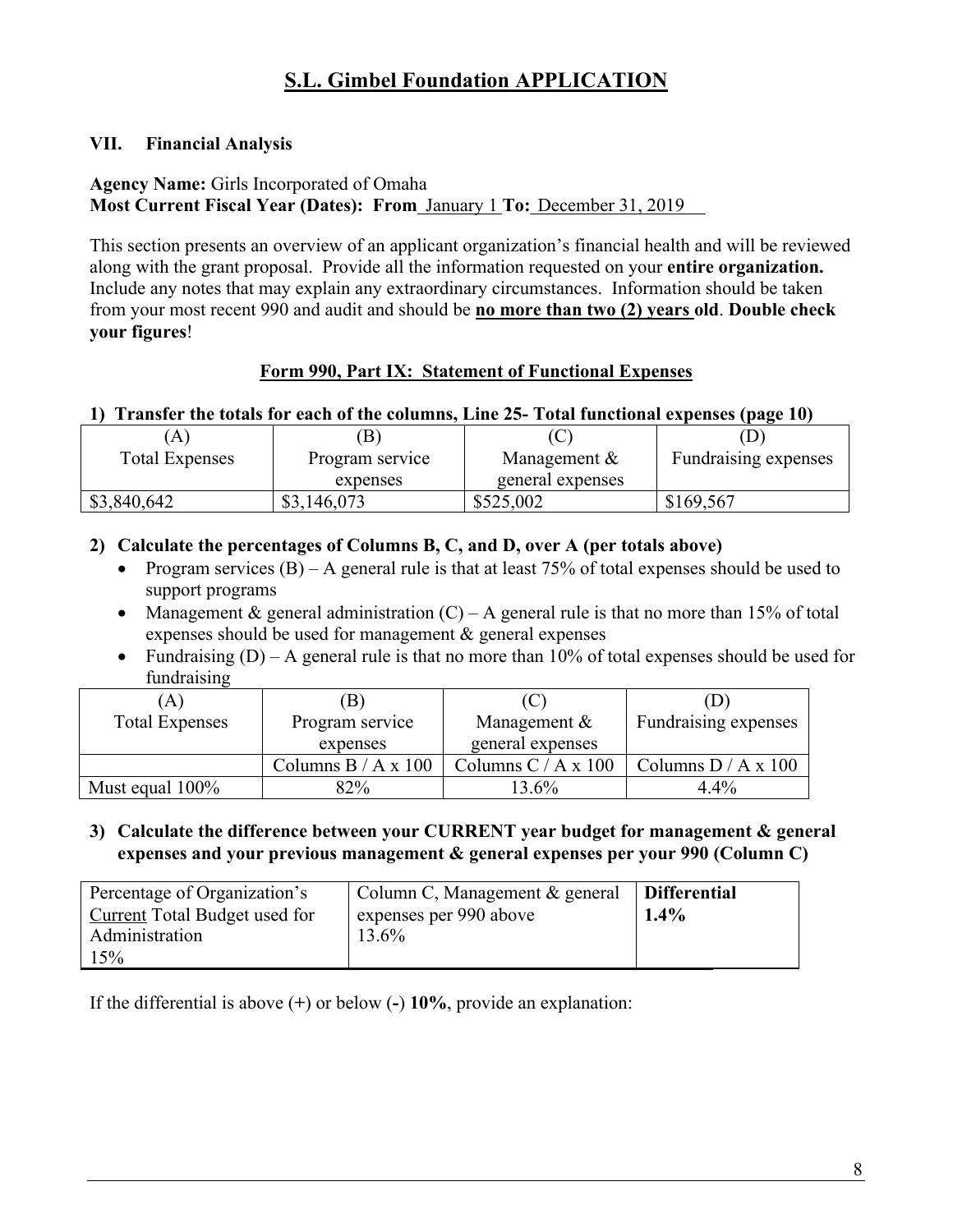**Quick Ratio**: Measures the level of liquidity and measures only current assets that can be quickly turned to cash. A generally standard Quick Ratio equals 1 or more.

| Cash         | $+$ Accounts Receivables   /Current Liabilities |           | = Quick Ratio |
|--------------|-------------------------------------------------|-----------|---------------|
| \$12,870,297 | $\frac{1}{8}$ \$17,226                          | \$205,429 | 66.63         |

#### **Excess or Deficit for the Year:**

| <b>Excess or (Deficit)</b>  | <b>Excess or (Deficit)</b> |
|-----------------------------|----------------------------|
| Most recent fiscal year end | Prior fiscal year end      |
| \$826,696                   | \$381,628                  |

**Notes:**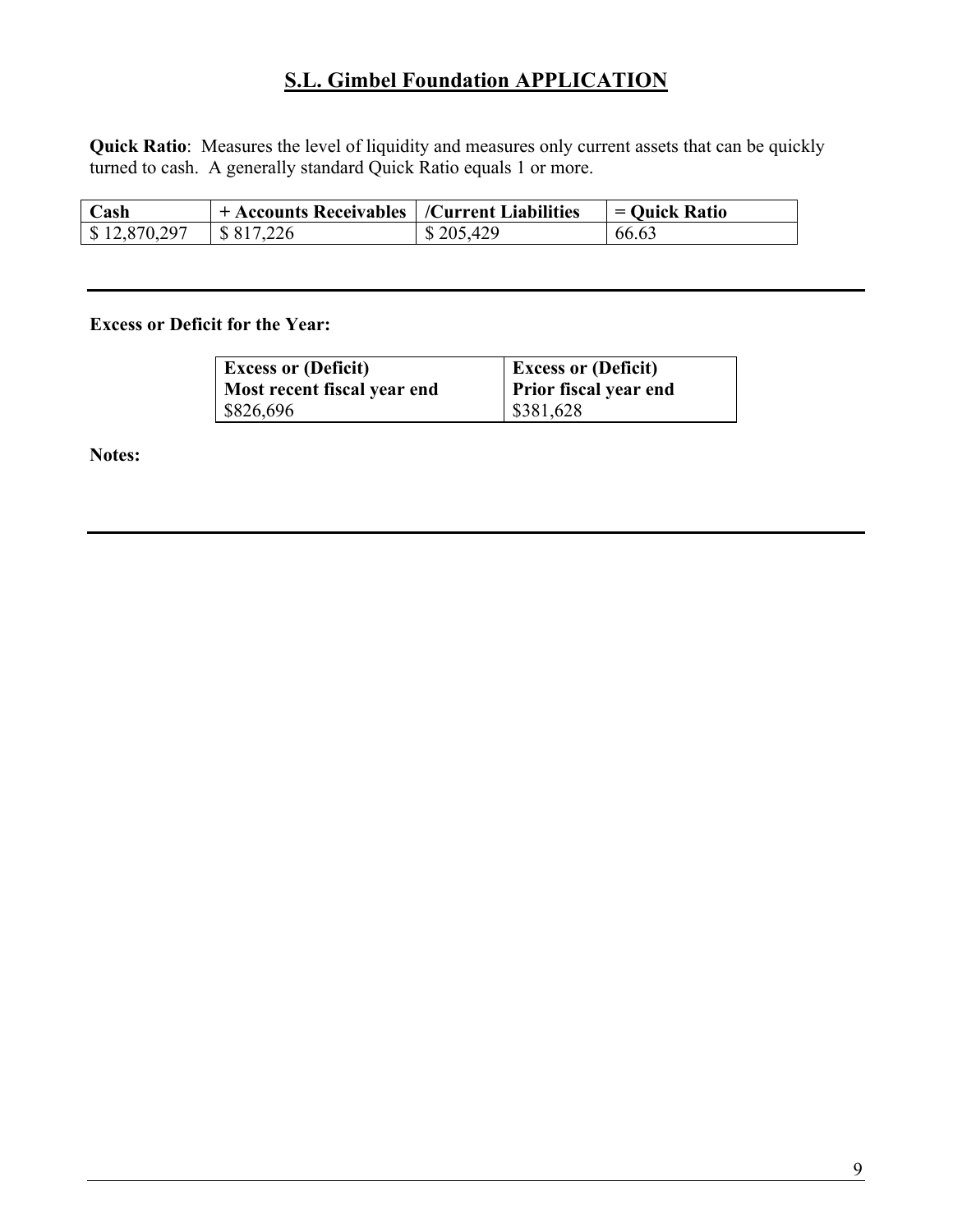Date: December 6, 2001

Girls Incorporated Of Omaha % Benson Station 2811 N 45<sup>th</sup> St. Omaha, NE 68104-4518

Department of the Treasury

P. O. Box 2508 Cincinnati, OH 45201

Person to Contact: Ms. E. Eckert 31-07436 **Customer Service Specialist** Toll Free Telephone Number: 8:00 a.m. to 9:30 p.m. EST 877-829-5500 Fax Number: 513-263-3756 **Federal Identification Number:** 47-0562184

Dear Sir or Madam:

This letter is in response to the amendment to your organization's Articles of Incorporation filed with the state on October 11,1999. We have updated our records to reflect the name change as shown above.

Our records indicate that a determination letter issued in March 1975, granted your organization exemption from federal income tax under section 501(c)(3) of the Internal Revenue Code. That letter is still in effect,

Based on information subsequently submitted, we classified your organization as one that is not a private foundation within the meaning of section 509(a) of the Code because it is an organization described in sections 509(a)(1) and 170(b)(1)(A)(vi).

This classification was based on the assumption that your organization's operations would continue as stated in the application. If your organization's sources of support, or its character, method of operations, or purposes have changed, please let us know so we can consider the effect of the change on the exempt status and foundation status of your organization.

Your organization is required to file Form 990, Return of Organization Exempt from Income Tax, only if its gross receipts each year are normally more than \$25,000. If a return is required, it must be filed by the 15th day of the fifth month after the end of the organization's annual accounting period. The law imposes a penalty of \$20 a day, up to a maximum of \$10,000, when a return is filed late, unless there is reasonable cause for the delay

All exempt organizations (unless specifically excluded) are liable for taxes under the Federal Insurance Contributions Act (social security taxes) on remuneration of \$100 or more paid to each employee during a calendar year. Your organization is not liable for the tax imposed under the Federal Unemployment Tax Act

Organizations that are not private foundations are not subject to the excise taxes under Chapter 42 of the Code. However, these organizations are not automatically exempt from other federal excise taxes.

Donors may deduct contributions to your organization as provided in section 170 of the Code. Bequests, legacies, devises, transfers, or gifts to your organization or for its use are deductible for federal estate and gift tax purposes if they meet the applicable provisions of sections 2055, 2106, and 2522 of the Code.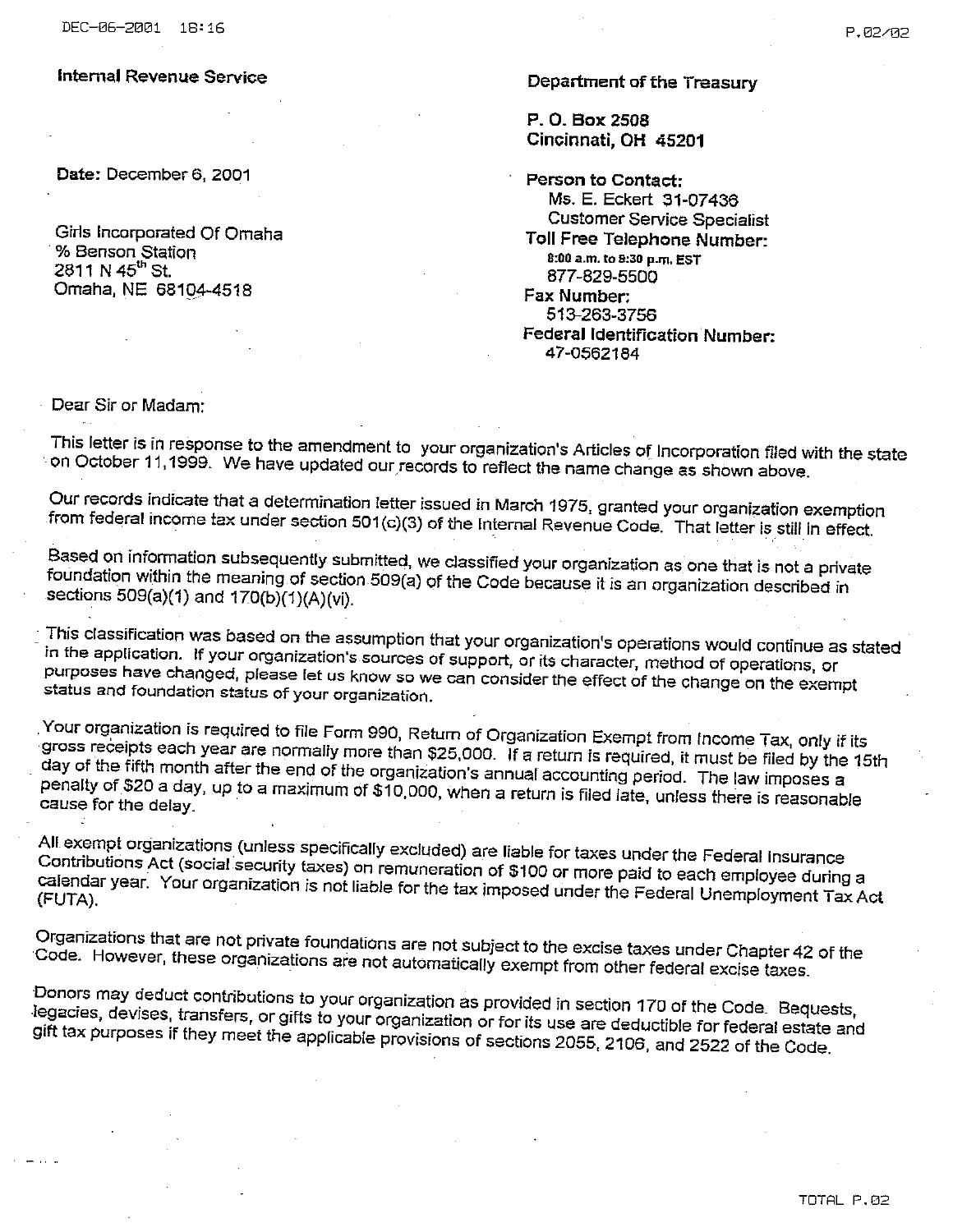$-2-$ 

#### Girls Incorporated Of Omaha 47-0562184

Your organization is not required to file federal income tax returns unless it is subject to the tax on unrelated business income under section 511 of the Code. If your organization is subject to this tax, it must file an income tax return on the Form 990-T, Exempt Organization Business Income Tax Return. In this letter, we are not determining whether any of your organization's present or proposed activities are unrelated trade or

The law requires you to make your organization's annual return available for public inspection without charge for three years after the due date of the return. If your organization had a copy of its application for recognition of exemption on July 15, 1987, it is also required to make available for public inspection a copy of the exemption application, any supporting documents and the exemption letter to any individual who requests such documents in person or in writing. You can charge only a reasonable fee for reproduction and actual postage costs for the copied materials. The law does not require you to provide copies of public inspection documents that are widely available, such as by posting them on the Internet (World Wide Web). You may be liable for a penalty of \$20 a day for each day you do not make these documents available for public inspection (up to a maximum of \$10,000 in the case of an annual return).

Because this letter could help resolve any questions about your organization's exempt status and foundation status, you should keep it with the organization's permanent records.

If you have any questions, please call us at the telephone number shown in the heading of this letter.

This letter affirms your organization's exempt status.

Sincerely,

John E. Ricketts, Director, TE/GE **Customer Account Services**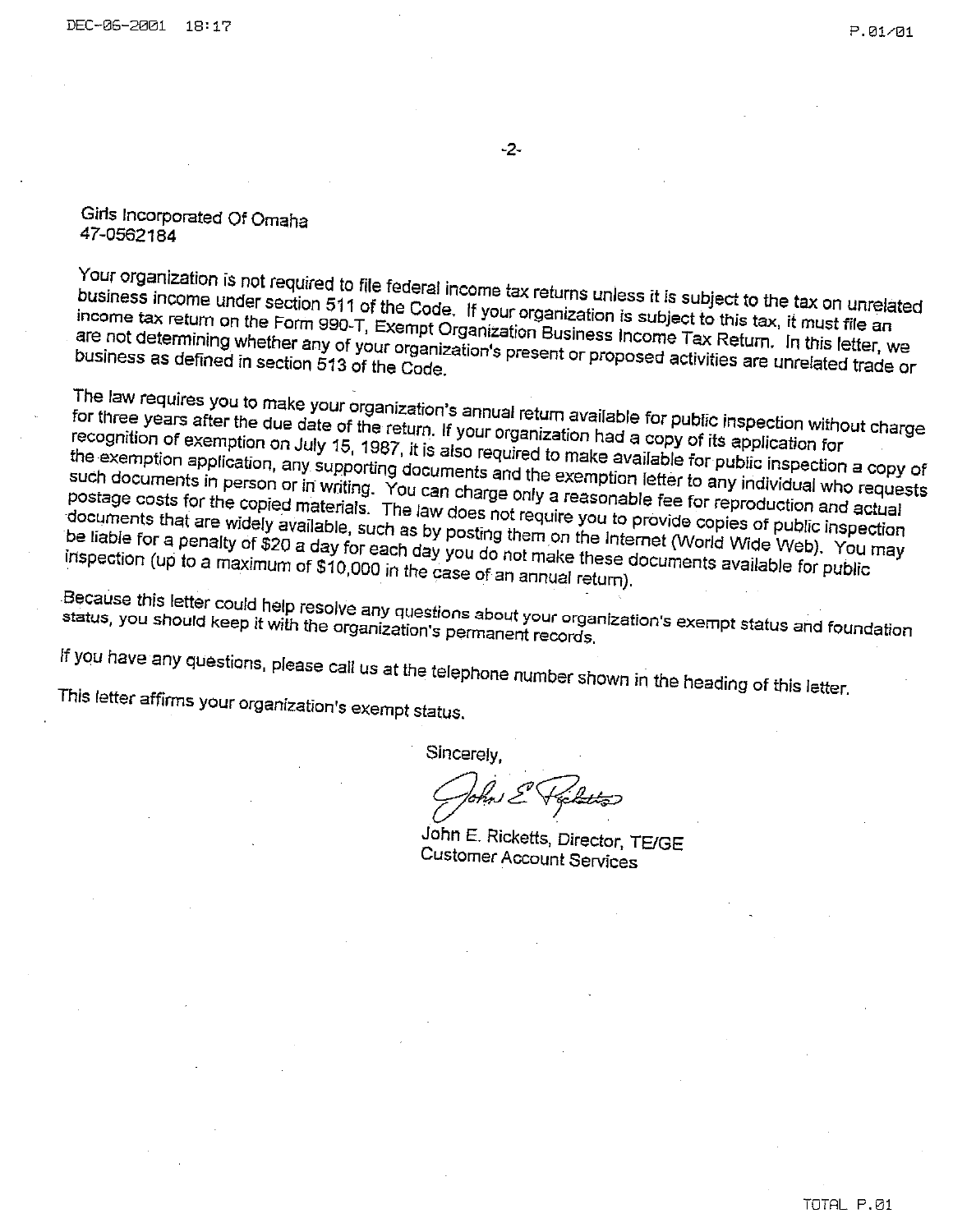# *2020 Board Roster*

8 = Executive Committee/Officers

|                | <b>FirstName</b><br>LastName |                 | <b>BoardPosition</b>   | <b>BusinessName</b>                                 |  |
|----------------|------------------------------|-----------------|------------------------|-----------------------------------------------------|--|
|                | Amy                          | Augustyn        | Member                 | City + Ventures                                     |  |
| $\overline{2}$ | Keisha                       | <b>Bradford</b> | Member                 | <b>Health Center of NE</b>                          |  |
| 3              | Amber                        | Carman          | <b>Treasurer</b>       | Deloitte & Touche LLP                               |  |
| 4              | Vanessa                      | Denney          | Member                 |                                                     |  |
| 5              | Lisa                         | Gotsdiner       | Member                 | Gallup                                              |  |
| 6              | Anne                         | Harris          | Member                 | Cox Media                                           |  |
|                | Sarah                        | Helvey          | girlFRIENDS President  | Nebraska Appleseed                                  |  |
| 8              | Anne                         | Herman          | <b>VP at Large</b>     | <b>AVA Insights</b>                                 |  |
| 9              | Dana                         | Kaufman         | <b>VP at Large</b>     | Proxibid                                            |  |
| 10             | Ashley                       | Kuhn            | Member                 | <b>Blair Freeman</b>                                |  |
| 11             | Amy                          | Lawrenson       | <b>VP at Large</b>     | <b>Baird Holm LLP</b>                               |  |
| 12             | <b>Collette</b>              | Lozier          | <b>President-Elect</b> | American National Bank                              |  |
| 13             | Michelle                     | Miller          | Member                 | Conagra Brands                                      |  |
| 14             | Carol                        | Mitchell        | Member                 | <b>Community Volunteer</b>                          |  |
| 15             | Yana                         | Morgan          | Member                 | Weitz Investments                                   |  |
| 16             | Teresa                       | Negron          | <b>Secretary</b>       | <b>Negron Consulting</b>                            |  |
| 17             | Mrunmayee                    | Parvate         | Member                 | First National Bank of Omaha                        |  |
| 18             | <b>Dulce</b>                 | Sherman         | Member                 | OneWorld Community Health Centers, Inc.             |  |
| 19             | Jenni                        | Shukert         | <b>President</b>       | Olsson                                              |  |
| 20             | Amy                          | Swartwood       | Member                 | Mutual of Omaha                                     |  |
| 21             | Eric                         | Taylor          | Member                 | University of Nebraska at Omaha, Aviation Institute |  |
| 22             | Lindsay                      | Tettenborn      | Member                 | Union Pacific Railroad                              |  |
| 23             | Barbara                      | True            | <b>Past President</b>  | <b>Blue Cross Blue Shield of Nebraska</b>           |  |
|                | 24 Tishara                   | Wardlow         | ParentRep              |                                                     |  |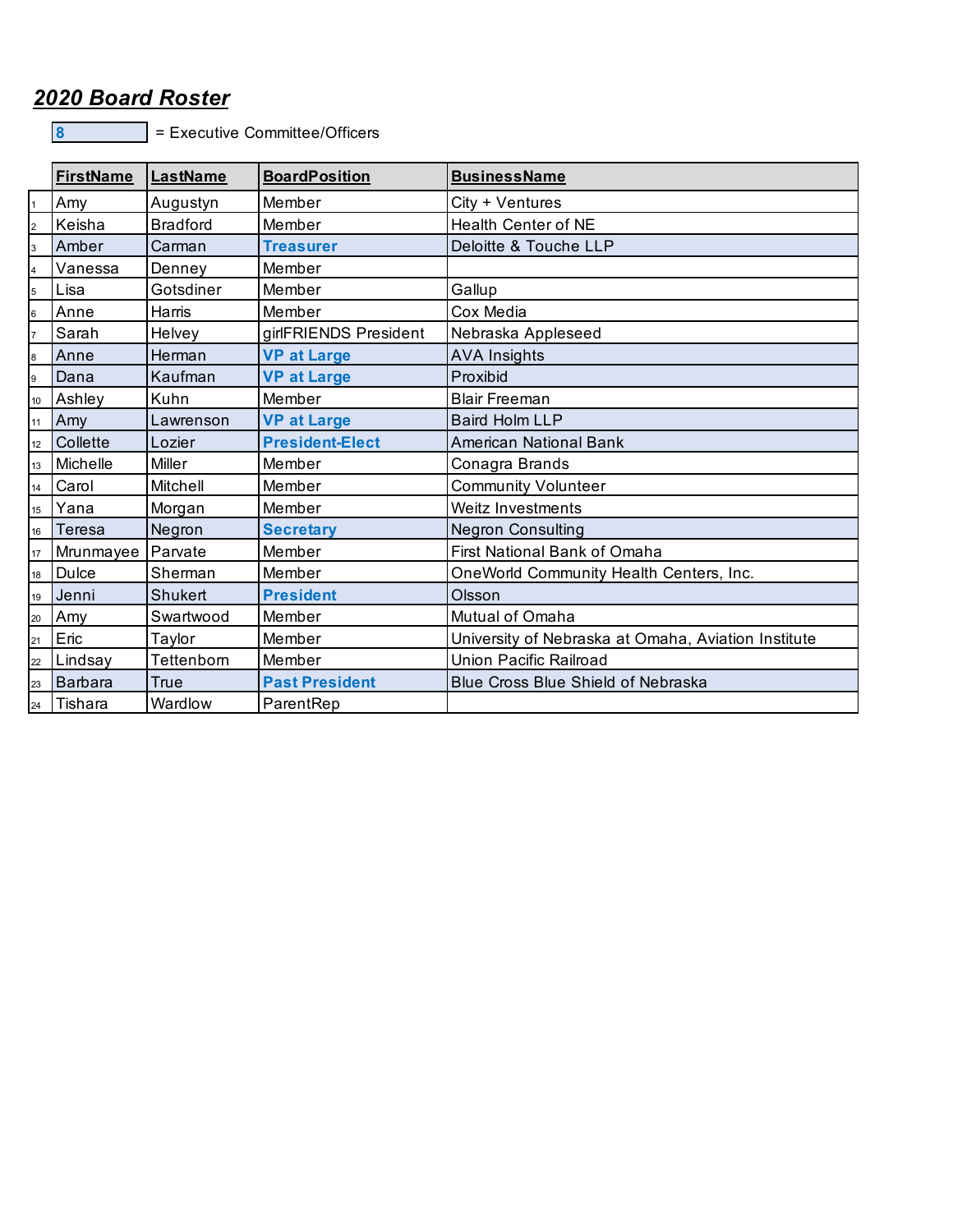Form 990 (2018) Page GIRLS INCORPORATED OF OMAHA 47-0562184 **Part IX Statement of Functional Expenses**

|              | Section 501(c)(3) and 501(c)(4) organizations must complete all columns. All other organizations must complete column (A).                                                                                  |                             |                                    |                                                      |                                |
|--------------|-------------------------------------------------------------------------------------------------------------------------------------------------------------------------------------------------------------|-----------------------------|------------------------------------|------------------------------------------------------|--------------------------------|
|              | Check if Schedule O contains a response or note to any line in this Part IX.                                                                                                                                |                             |                                    |                                                      |                                |
|              | Do not include amounts reported on lines 6b,<br>7b, 8b, 9b, and 10b of Part VIII.                                                                                                                           | (A)<br>Total expenses       | (B)<br>Program service<br>expenses | $\overline{C}$<br>Management and<br>general expenses | (D)<br>Fundraising<br>expenses |
| 1.           | Grants and other assistance to domestic organizations                                                                                                                                                       |                             |                                    |                                                      |                                |
|              | and domestic governments. See Part IV, line 21                                                                                                                                                              |                             |                                    |                                                      |                                |
| $\mathbf{2}$ | Grants and other assistance to domestic                                                                                                                                                                     |                             |                                    |                                                      |                                |
|              | individuals. See Part IV, line 22                                                                                                                                                                           | 65,914.                     | 65,914.                            |                                                      |                                |
| 3            | Grants and other assistance to foreign                                                                                                                                                                      |                             |                                    |                                                      |                                |
|              | organizations, foreign governments, and foreign                                                                                                                                                             |                             |                                    |                                                      |                                |
|              | individuals. See Part IV, lines 15 and 16                                                                                                                                                                   |                             |                                    |                                                      |                                |
| 4            | Benefits paid to or for members                                                                                                                                                                             |                             |                                    |                                                      |                                |
| 5            | Compensation of current officers, directors,                                                                                                                                                                |                             |                                    |                                                      |                                |
|              | trustees, and key employees                                                                                                                                                                                 | 234,182.                    | 17,304.                            | 162,082.                                             | 54,796.                        |
| 6            | Compensation not included above, to disqualified                                                                                                                                                            |                             |                                    |                                                      |                                |
|              | persons (as defined under section 4958(f)(1)) and                                                                                                                                                           |                             |                                    |                                                      |                                |
|              | persons described in section 4958(c)(3)(B)                                                                                                                                                                  | $\frac{49,100}{1,339,132.}$ | $\frac{49,100}{1,198,073.}$        |                                                      |                                |
| 7            | Other salaries and wages                                                                                                                                                                                    |                             |                                    | 138,452.                                             | 2,607.                         |
| 8            | Pension plan accruals and contributions (include                                                                                                                                                            |                             |                                    |                                                      |                                |
|              | section 401(k) and 403(b) employer contributions)                                                                                                                                                           | $\frac{37,750}{94,615}$     | $\frac{28,167}{81,299}$            | $\frac{9,583}{13,316}$                               |                                |
| 9            |                                                                                                                                                                                                             |                             |                                    |                                                      |                                |
| 10           |                                                                                                                                                                                                             | 112,462.                    | 88,441.                            | 20,372.                                              | 3,649.                         |
| 11           | Fees for services (non-employees):                                                                                                                                                                          |                             |                                    |                                                      |                                |
|              |                                                                                                                                                                                                             | 2,138.                      |                                    |                                                      |                                |
|              |                                                                                                                                                                                                             | 25,500.                     |                                    | 2,138.<br>25,500.                                    |                                |
| c            |                                                                                                                                                                                                             |                             |                                    |                                                      |                                |
|              |                                                                                                                                                                                                             | 90,000.                     |                                    |                                                      | 90,000.                        |
| е            | Professional fundraising services. See Part IV, line 17                                                                                                                                                     | 25,886.                     |                                    | 25,886.                                              |                                |
|              | Investment management fees<br>Other. (If line 11g amount exceeds 10% of line 25,                                                                                                                            |                             |                                    |                                                      |                                |
| g            | column (A) amount, list line 11g expenses on Sch O.)                                                                                                                                                        | 29,094.                     | 15,204.                            | 13,759.                                              | 131.                           |
| 12           |                                                                                                                                                                                                             | 2,528.                      | 2,129.                             | 361.                                                 | $\overline{38}$ .              |
| 13           |                                                                                                                                                                                                             | 129,499.                    | 84, 317.                           | 45,182.                                              |                                |
| 14           |                                                                                                                                                                                                             |                             |                                    |                                                      |                                |
| 15           |                                                                                                                                                                                                             |                             |                                    |                                                      |                                |
| 16           |                                                                                                                                                                                                             | 282, 188.                   | 269,046.                           | 10,905.                                              | 2,237.                         |
| 17           |                                                                                                                                                                                                             | 21,705.                     | 21,091.                            | 590.                                                 | 24.                            |
| 18           | Payments of travel or entertainment expenses                                                                                                                                                                |                             |                                    |                                                      |                                |
|              | for any federal, state, or local public officials                                                                                                                                                           |                             |                                    |                                                      |                                |
| 19           | Conferences, conventions, and meetings                                                                                                                                                                      |                             |                                    |                                                      |                                |
| 20           | Interest                                                                                                                                                                                                    |                             |                                    |                                                      |                                |
| 21           |                                                                                                                                                                                                             | 12,000.                     | 12,000.                            |                                                      |                                |
| 22           | Depreciation, depletion, and amortization                                                                                                                                                                   | 743,468.                    | 713,729.                           | 22,304.                                              | 7,435.                         |
| 23           | Insurance                                                                                                                                                                                                   | 87, 393.                    | 81,301.                            | 5,309.                                               | 783.                           |
| 24           | Other expenses. Itemize expenses not covered<br>above. (List miscellaneous expenses in line 24e. If line<br>24e amount exceeds 10% of line 25, column (A)<br>amount, list line 24e expenses on Schedule O.) |                             |                                    |                                                      |                                |
| a            | <b>ACTIVITIES EXPENSE</b>                                                                                                                                                                                   | 371,197.                    | 371,131.                           | 66.                                                  |                                |
|              | MEALS & SNACKS                                                                                                                                                                                              | 49,718.                     | 44,406.                            | 5,169.                                               | 143.                           |
|              | MISCELLANEOUS EXPENSE                                                                                                                                                                                       | 24,436.                     | 647.                               | 17,017.                                              | 6,772.                         |
|              | DUES & SUBSCRIPTIONS                                                                                                                                                                                        | 6,876.                      | $1,404$ .                          | 4,520.                                               | 952.                           |
| е            | All other expenses                                                                                                                                                                                          | 3,861.                      | 1,370.                             | 2,491.                                               |                                |
| 25           | Total functional expenses. Add lines 1 through 24e                                                                                                                                                          | 3,840,642.                  | 3, 146, 073.                       | 525,002.                                             | 169, 567.                      |
| 26           | Joint costs. Complete this line only if the organization                                                                                                                                                    |                             |                                    |                                                      |                                |
|              | reported in column (B) joint costs from a combined                                                                                                                                                          |                             |                                    |                                                      |                                |
|              | educational campaign and fundraising solicitation.                                                                                                                                                          |                             |                                    |                                                      |                                |
|              | Check here $\blacktriangleright$<br>if following SOP 98-2 (ASC 958-720)                                                                                                                                     |                             |                                    |                                                      |                                |